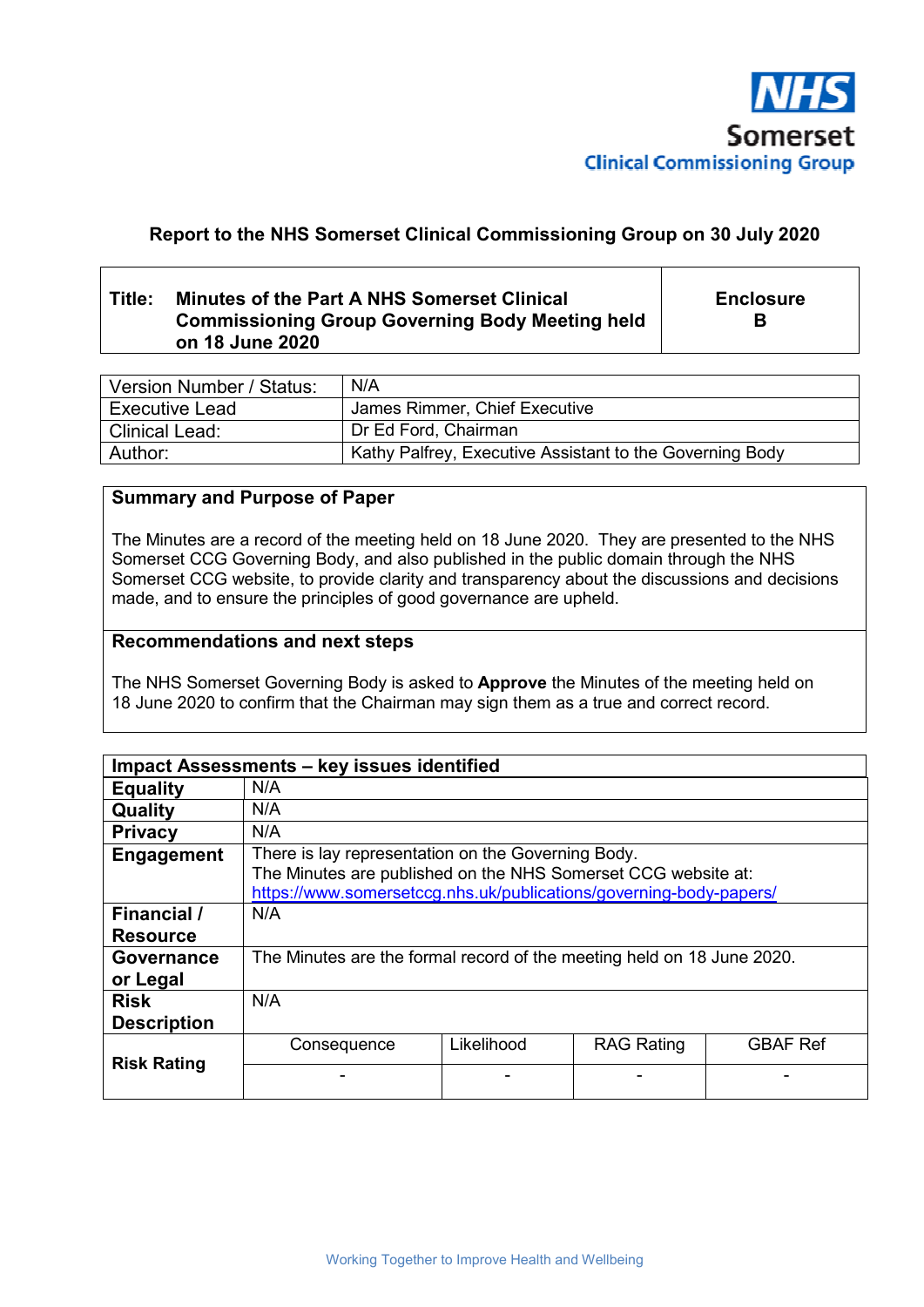

# Minutes of the Part A Meeting of the **NHS Somerset Clinical Commissioning Group Governing Body** held on **Thursday, 18 June 2020** via **MS Teams (Virtual Meeting)**

| Present:       | Dr Ed Ford                                | CCG Chair,<br>GP Partner, Irnham Lodge Surgery,                                                                                            |
|----------------|-------------------------------------------|--------------------------------------------------------------------------------------------------------------------------------------------|
|                | <b>Basil Fozard</b>                       | Vice Chair, Health and Wellbeing Board<br>Non-Executive Director, Secondary Care<br>Doctor                                                 |
|                | Dr Jayne Chidgey-Clark<br>Sandra Corry    | Non-Executive Director, Registered Nurse<br>Director of Quality and Nursing                                                                |
|                | Lou Evans                                 | <b>Non-Executive Director</b><br><b>CCG Vice Chair and Chair of Audit</b>                                                                  |
|                | <b>Trudi Grant</b>                        | Committee (Lay Member)<br>Director of Public Health, Somerset<br><b>County Council (from item SCCG</b><br>042/2020)                        |
|                | <b>Wendy Grey</b>                         | Non-Executive Director, Member Practice<br>Representative                                                                                  |
|                | David Heath                               | Non-Executive Director, Patient and<br><b>Public Engagement (Lay Member)</b>                                                               |
|                | <b>Alison Henly</b>                       | Director of Finance, Performance and<br>Contracting                                                                                        |
|                | <b>Trudi Mann</b>                         | Non-Executive Director, Member Practice<br>Representative                                                                                  |
|                | <b>Grahame Paine</b>                      | Non-Executive Director (Finance and<br>Performance)                                                                                        |
|                | <b>James Rimmer</b>                       | <b>Chief Executive</b>                                                                                                                     |
| In Attendance: | Jacqui Damant<br>Maria Heard              | <b>Associate Director of Finance</b><br>Senior Responsible Officer Covid-19, and<br>Programme Director, Fit For My Future                  |
|                | Marianne King                             | <b>Associate Director of Human Resources</b><br>and Organisational Development (from                                                       |
|                | Jackson Murray<br>Lisa Pyrke              | item SCCG 042/2020)<br><b>External Auditor, Grant Thornton</b><br><b>Interim Communications Manager</b>                                    |
|                | Sandra Wilson                             | Observer Lay Member, Chair of Chairs of<br>the Somerset Patient Participation Groups<br>(PPGs)                                             |
| Secretariat:   | <b>Kathy Palfrey</b>                      | Executive Assistant to the Governing<br>Body                                                                                               |
| Apologies:     | <b>Judith Goodchild</b><br>Dr Alex Murray | Chair, Healthwatch (Observer)<br>Lead Clinician for Medical/Primary Care<br>input to Covid-19, and<br>Clinical Director, Fit For My Future |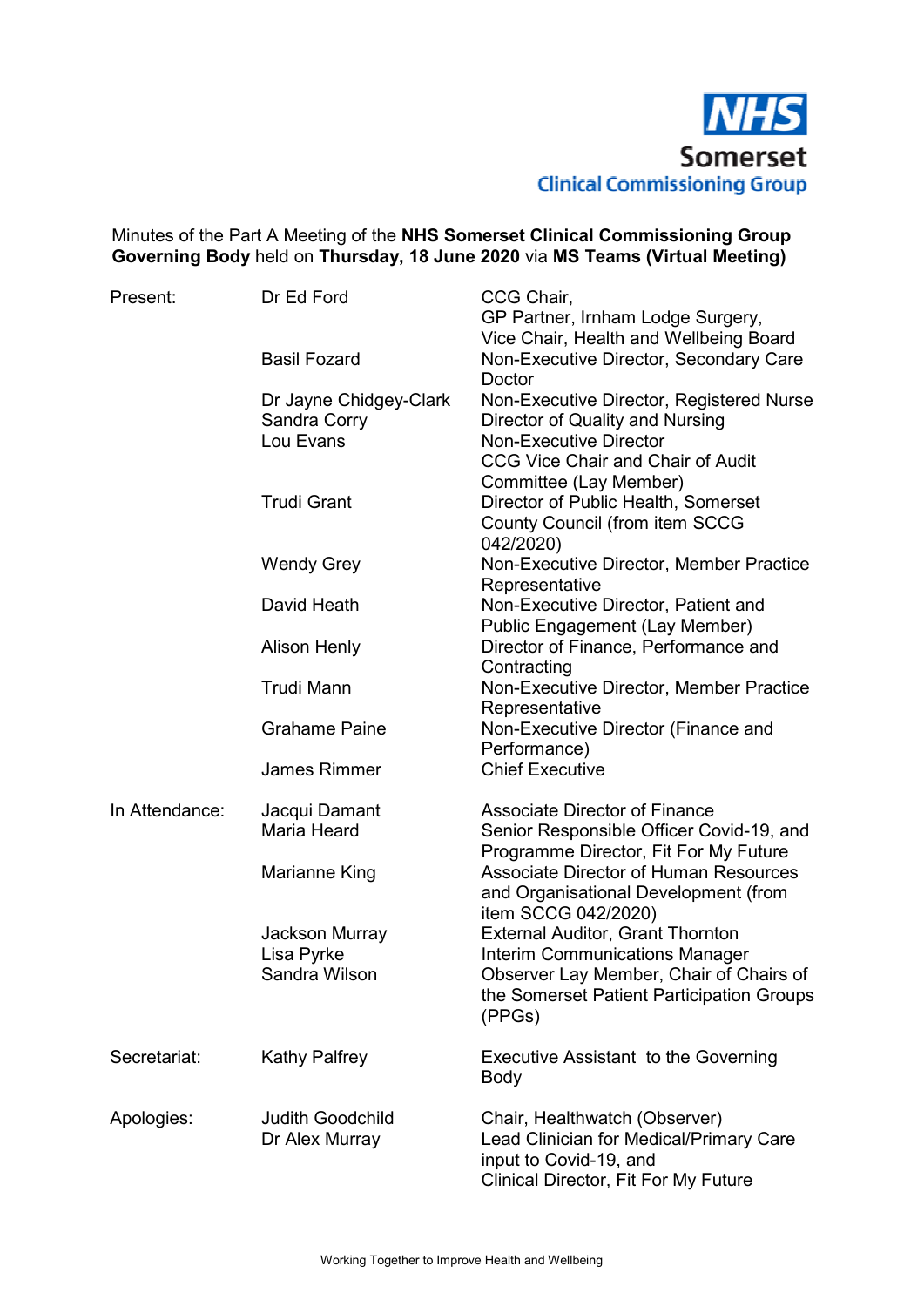### **SCCG 032/2020 INTRODUCTION**

Dr Ed Ford, Chairman, welcomed everyone to the NHS Somerset Clinical Commissioning Group Governing Body meeting – the first we have held in public, albeit virtually, since January.

 A particular welcome was extended to Jackson Murray of Grant Thornton, who would be presenting the External Audit Findings Report, and also to Jacqui Damant, who was in attendance for item to hear the discussion about the Annual Report and Accounts (SCCG 040/2020) refers.

 Dr Ford advised that Marianne King would be joining the meeting later to present the item on the Gender Pay Gap (SCCG 042/2020 refers)

 Dr Ford reminded Governing Body members that the Part A meeting was being recorded for later upload to the website.

Governing Body members introduced themselves.

#### **SCCG 033/2020 PUBLIC QUESTIONS**

 As we work through the Covid19 period, members of the public are invited to submit their questions in advance to the Governing Body meeting via our newly-launched website and guidance for how to do this is provided at the following link:

https://www.somersetccg.nhs.uk/publications/governing-bodypapers/

 Note: All Public Questions are minuted anonymously unless the person raising the question has provided specific consent for their name to be published.

No public questions were received for this meeting.

### **SCCG 034/2020 APOLOGIES FOR ABSENCE**

Apologies for absence had been received from Judith Goodchild. Trudi Grant, Director of Public Health, would join the meeting as soon as possible.

### **SCCG 035/2020 REGISTER OF MEMBERS' INTERESTS**

 The Governing Body received and noted the Register of Members' Interests, which was a reflection of the electronic database as at 9 June 2020.

Dr Jayne Chidgey-Clark reported a change to her Interests as follows: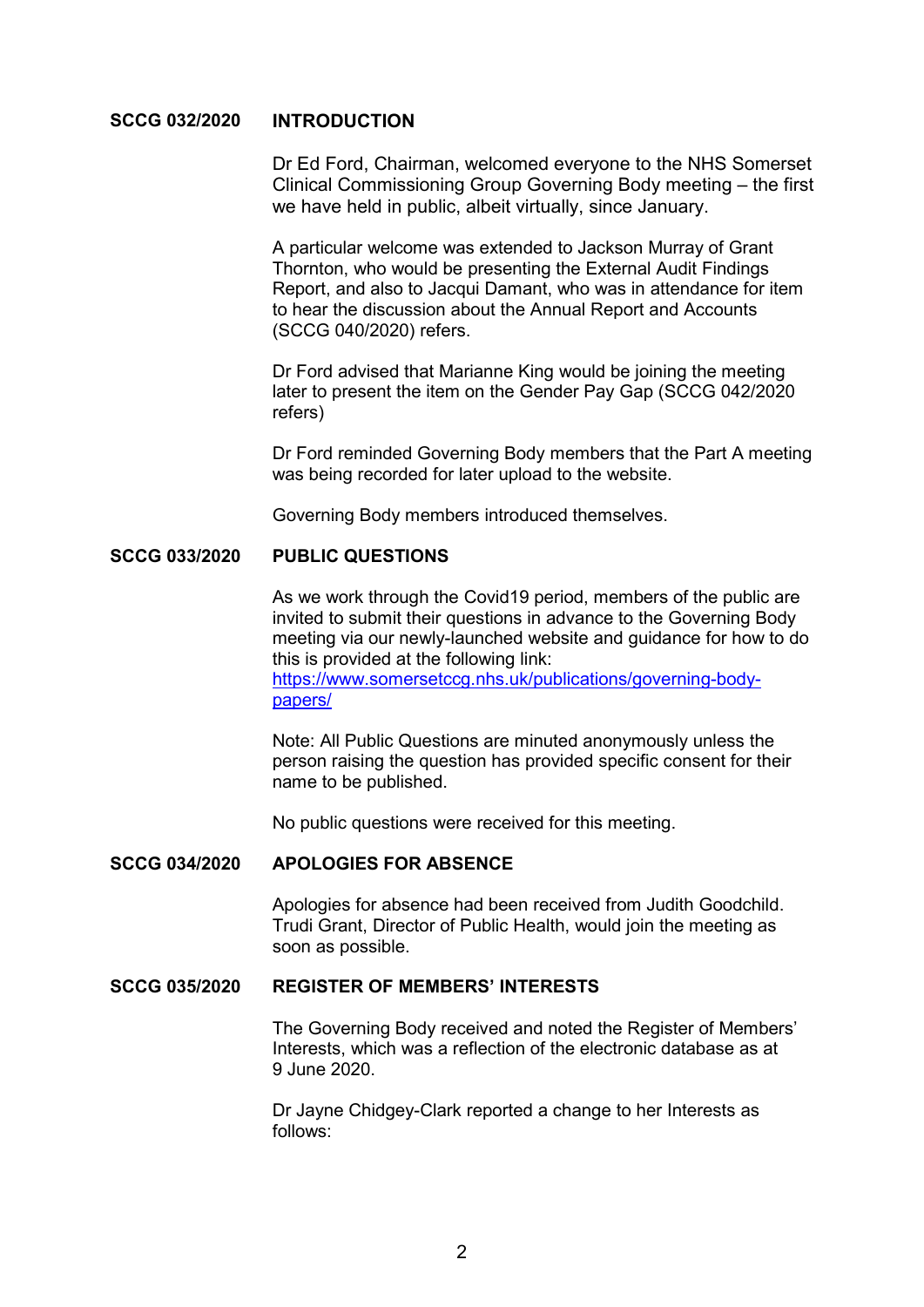"Spouse is Associate Director for Alamac providing consultancy support to NHS UHBW Trust".

Dr Chidgey-Clark confirmed that the electronic database has been updated with her newly declared interest.

The Chairman reminded Governing Body members that they should update the electronic database within 28 days of an Interest becoming known (or relinquished), or reconfirm their Interests on the database if they have not done so within the past four months. Governing Body members should also update the Gifts and Hospitality database.

# **SCCG 036/2020 DECLARATIONS OF INTEREST RELATING TO ITEMS ON THE AGENDA**

 Under the CCG's arrangements for managing conflicts of interest, any member making a declaration of interest may be able to take part in the discussion of the particular agenda item concerned, where appropriate, but is excluded from the decision-making and voting process if a vote is required. In these circumstances, there must be confirmation that the meeting remains quorate in order for voting to proceed. If a conflict of interest is declared by the Chairman, the agenda item in question would be chaired by Lou Evans, Vice Chairman, or – in his absence – another Non-Executive Director.

 There were no declarations of Interest relating to items on the agenda. The quoracy of the meeting was confirmed.

# **SCCG 037/2020 MINUTES OF THE PART A MEETING HELD ON 30 JANUARY 2020**

 The Meeting received the Minutes of the Part A meeting held on 30 January 2020. By a virtual show of hands, the Minutes were approved for signature by the Chairman as a true and correct record.

# **SCCG 038/2020 MATTERS ARISING AND ACTION SCHEDULE**

 Dr Ed Ford drew the Meeting's attention to Action 761, which related to a question raised by David Heath around presentation of the AGM Minutes to the Governing Body:

 This has been reviewed by Dr Ed Ford and James Rimmer and it is proposed that the draft AGM minutes are *endorsed* in a Governing Body meeting by members whilst the event is still fairly recent so that they can be published in good time. The draft minutes will then be available to the public and formally signed off as *approved* (or amended) at the following year's AGM. This enables timely review and publication whilst ensuring the appropriate meeting formally adopts and approves the minutes.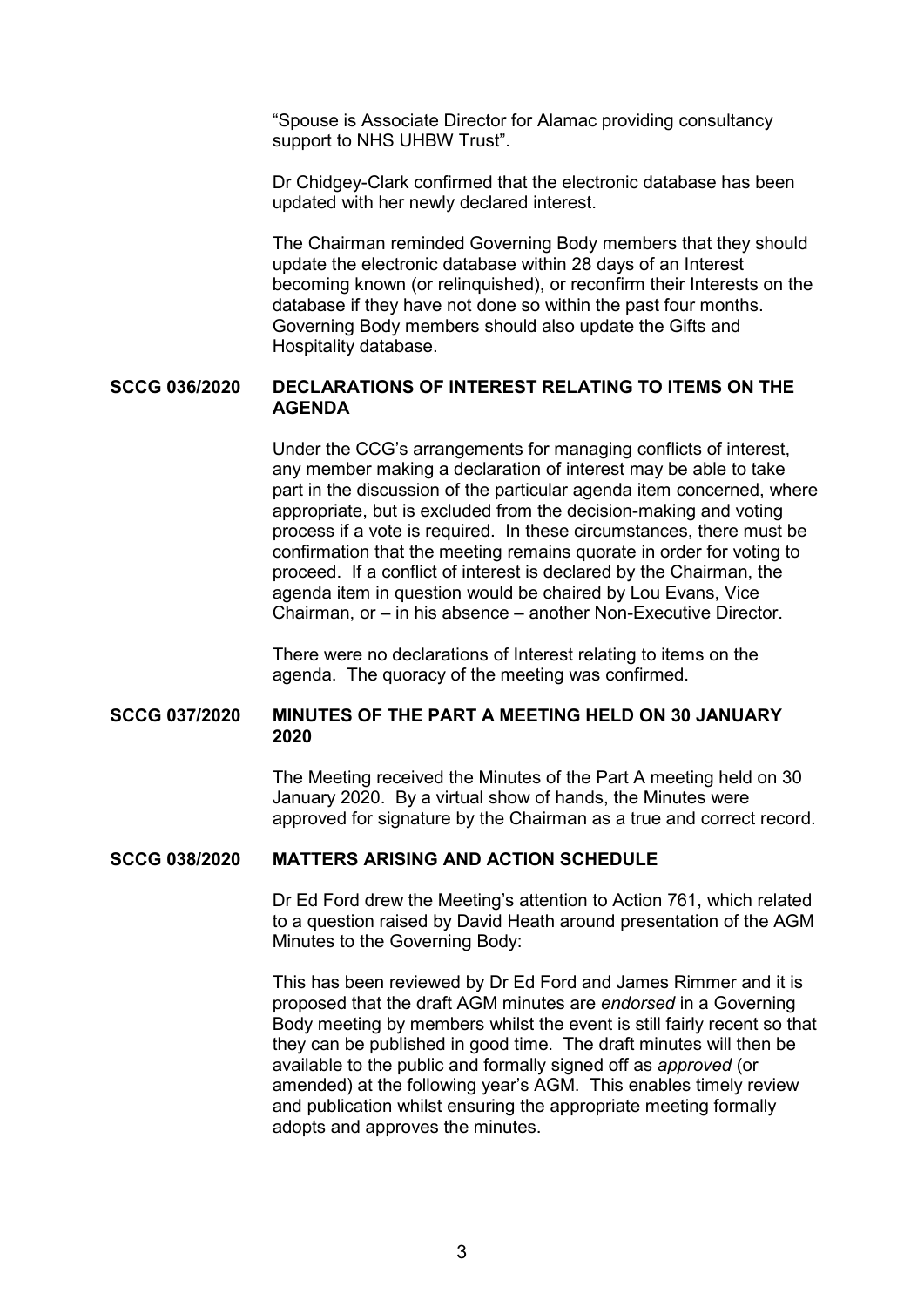By a virtual show of hands, the Governing Body approved the proposal as outlined.

 James Rimmer drew attention to action 746, risk 203, relating to delayed discharges: the risk originally presented as High but the advent of Covid19 has reduced the risk significantly, to a rating of 6. This means that the risk is no longer on the Corporate Risk Register and the action can be closed.

 James Rimmer confirmed that the action schedule will be updated for the next meeting, on 30 July 2020.

### **SCCG 039/2020 CHIEF EXECUTIVE'S REPORT AND LATEST NEWS**

 The Meeting received the Chief Executive's Report. James Rimmer re-iterated that the last face-to-face meeting in public of the Governing Body took place in January 2020, and we were due to meet again in March and May. Covid19, and the associated Government guidance, meant that all meetings in public were stood down. The CCG took legal advice and for the foreseeable future our meetings in public will be held on a virtual basis. Papers will be published on the website and we are open to public questions.

 At the time of our meeting in January, the Coronavirus (Covid19) pandemic had not been declared. Since then a huge amount of work has taken place nationally and also locally across the CCG, the whole Somerset system, including social health and care, and all key workers.

 The pandemic was declared as a Level 4 (Major) Incident and in response the CCG set up an Incident Room operating 7 days per week. Planned care was stood down wherever possible by the end of March, in line with the guidance. Guidance was also received around CCG governance, for example, complaints, PALS etc, and the major impact of the pandemic was acknowledged.

 As a result, some of the CCG Executive Director roles have changed: the Incident Room was initially set up by Sandra Corry, Director of Quality and Nursing, and responsibility has now transferred to Maria Heard, who is the Senior Responsible Officer for Covid19, as well as Programme Director for Fit For My Future (FFMF). Dr Alex Murray, in addition to her role as FFMF Clinical Director, has taken on a broader Clinical Director's role as the lead clinician for medical and primary care input to Covid19.

 Towards the end of April 2020, the system moved to Phase 2, which runs to the end of July, and began planning for Phase 3, which will run August 2020 to the end of the financial year (31 March 2021). This activity is being led by Alison Henly.

 We have worked with colleagues across the region to set up the Nightingale Hospital in Bristol. Although the hospital is not currently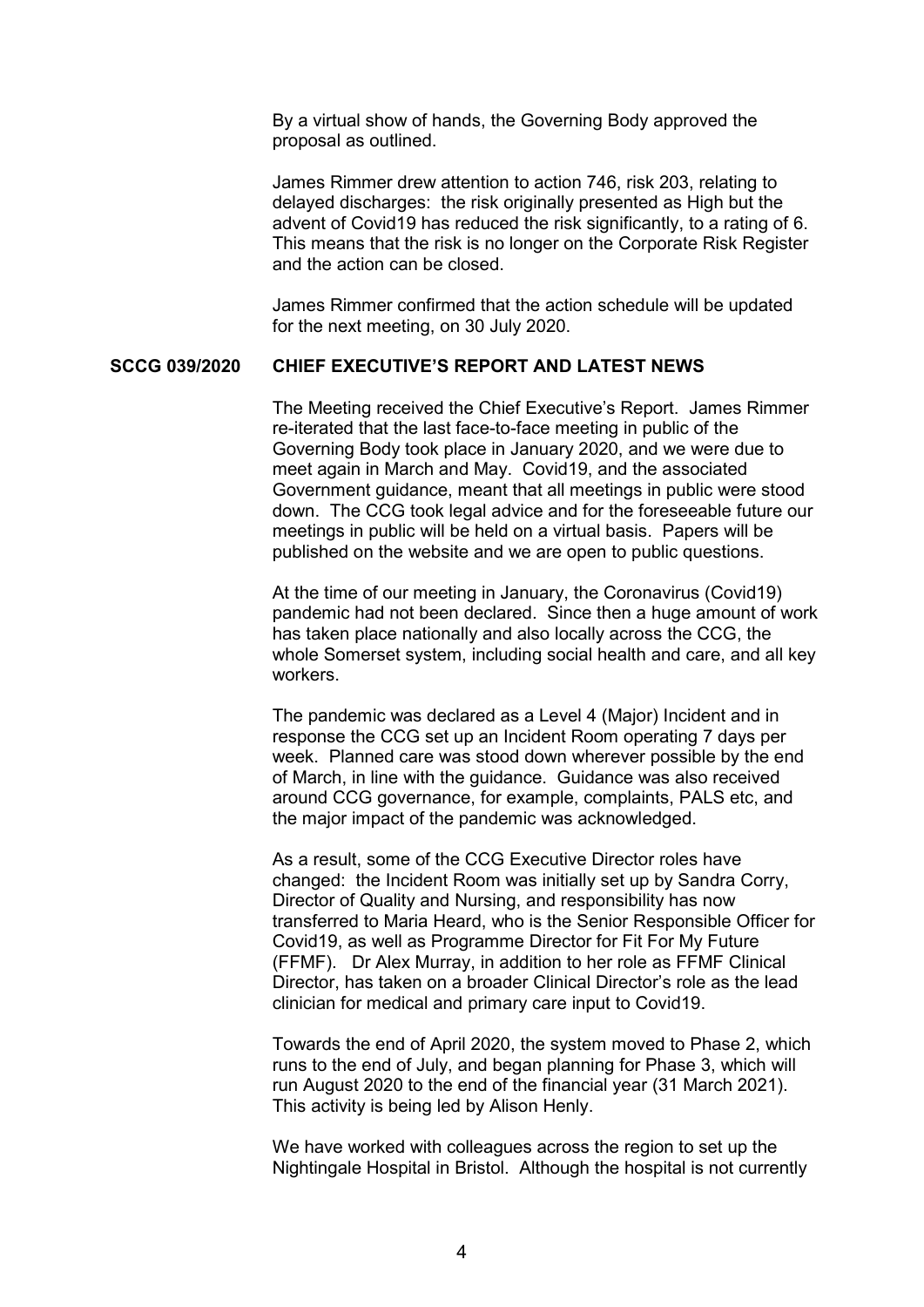being used, it does mean that we are prepared in the event of a future Covid19 surge or Winter 'flu pressures.

 Of particular importance has been the recent Covid19 outbreak at Weston General Hospital, which meant that the hospital had to be closed to new admissions, outpatients, diagnsotics and A&E. We have worked closely with colleagues in North Somerset and as of today, 18 June 2020, the outbreak has been successfully managed and the hospital has re-opened. Our thanks are expressed to our colleagues at Weston and BNSSG.

 We are fortunate that, largely due to the County's rurality, the pandemic in Somerset has been very low. However, approximately 4% of the population has been impacted, with more than 100 deaths in hospitals, care homes and in the wider population. The Somerset health and care system has worked very hard on its two main priorities, ie. to keep patients safe and to protect the health and wellbeing of our staff.

 We remain at a National Level 4 critical incident but want to continue to provide the core services for our population.

 PPE (Personal Protective Equipment) is being well managed at present but remains a risk. There is also a risk around care homes, although outbreaks in Somerset care homes have been low. Testing for staff and patients has been introduced.

 James Rimmer highlighted the letter from Simon Stephens which asks us to think about the upcoming 72<sup>nd</sup> birthday of the NHS at the beginning of July. In recent times the NHS has received a huge amount of support from the public and Sir Simon has written a joint letter with the Archbishop of Canterbury, Justin Welby, suggesting that we consider:

- how we mourn those we have lost
- how we can thank key people, not just the NHS, but partners in social care, community colleagues, care homes, suppliers and all key workers
- how we can commit to a better future, particularly in the light of the recent BLM (Black Lives Matter) protests: we must rebuild and provide a better NHS for all of our patients and our staff

 We are working through these points via the staff forum and the CCG's Diversity Group.

 Action 769: Working with the Staff Forum, arrangements for the NHS  $72^{nd}$  birthday celebrations to be determined (James Rimmer/Marianne King/Lisa Pyrke)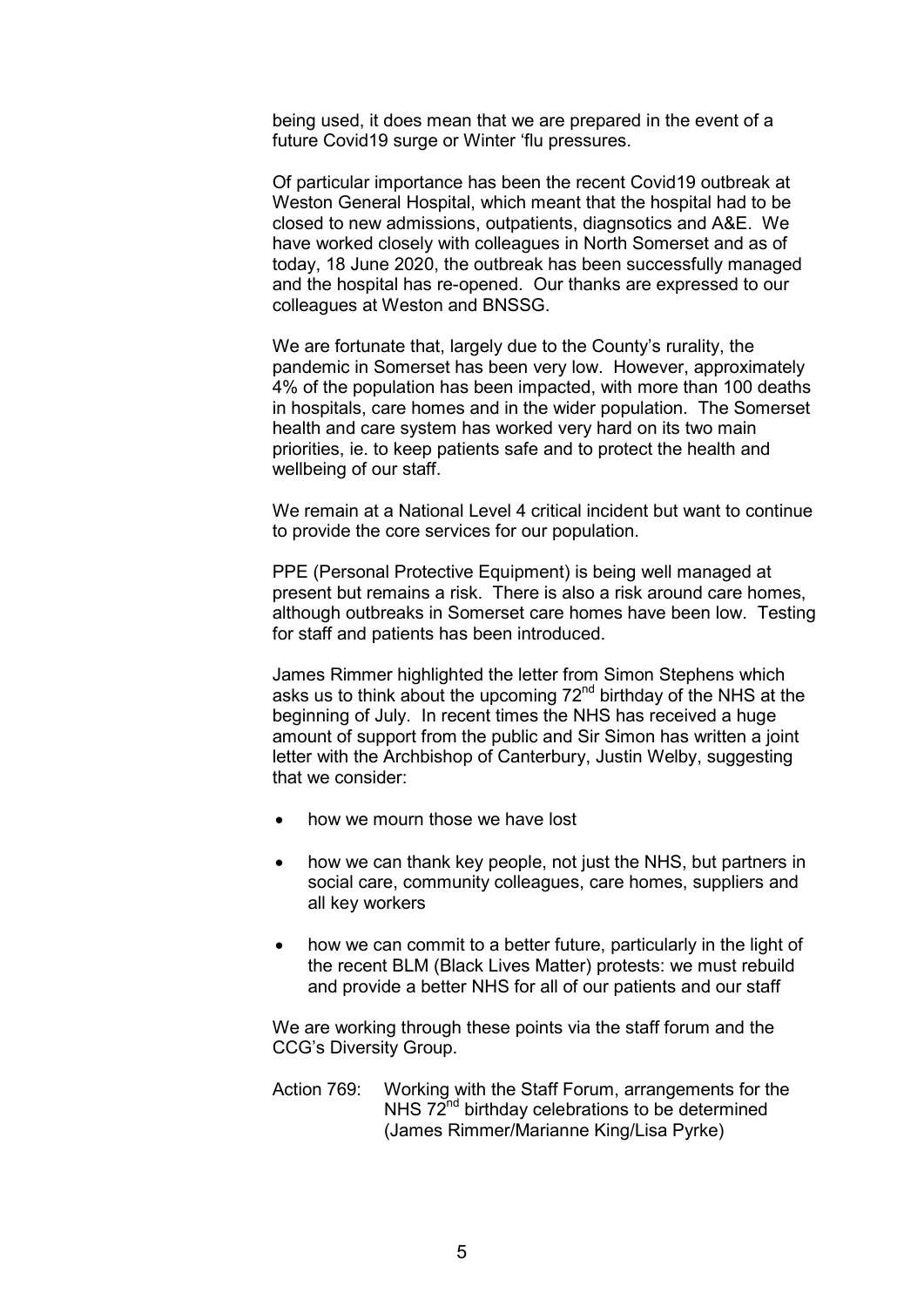Referring to partnership working, James Rimmer stated that – without their outstanding work – we could not have successfully managed the Covdi19 response. There is much to build on and we will do so through the ICS (Integrated Care System) Shadow Board, which is the successor to the STP (Sustainable Transformation Partnership).

 We had previously hoped to be authorised as an ICS in September 2020 but this could be deferred due to Covid19. We have nevertheless moved to working as a shadow ICS and will almost certainly be judged on how we have jointly acted throughout the Covid19 period; therefore, authorisation as an ICS in September 2020 remains a possibility.

 James Rimmer expressed his thanks to all colleagues across the system and confirmed that the Governing Body has been kept informed through its Part B (private) meetings.

 Dr Jayne Chidgey-Clark paid tribute to the Executive team and all CCG staff for their response to the pandemic. Dr Chidgey-Clark commented that staff have been extremely flexible and that every individual has played their own part and contributed to the success of the bigger team.

 Sandra Corry expressed her thanks to colleagues at the Local Authority and to other system partners, all of whom have worked fantastically. Thanks were also expressed to the CCG Non-Executive Directors for their support to the Executives and their teams, which is greatly appreciated.

 Dr Ed Ford echoed his thanks to all partners, commenting on the quality of the collaborative work that is taking place and expressing his hope that this will continue.

# **SCCG 040/2020 ANNUAL REPORT AND ACCOUNTS FOR THE YEAR ENDED 31 MARCH 2020**

 The Meeting received the Annual Report and Accounts for the year ended 31 March 2020, comprising the following:

- Report from the Director of Finance
- Annual Report for 2019/20 (includes annual performance report; Head of Internal Audit, Auditor opinion; full Accounts; Going Concern; Remuneration report and the Governance statement)
- External Audit Findings Report
- Letter of Representation to be signed today by the Chief Executive and Director of Finance Performance and Contracting

Alison Henly provided a verbal report, from which it was noted that:

#### **Director of Finance Report**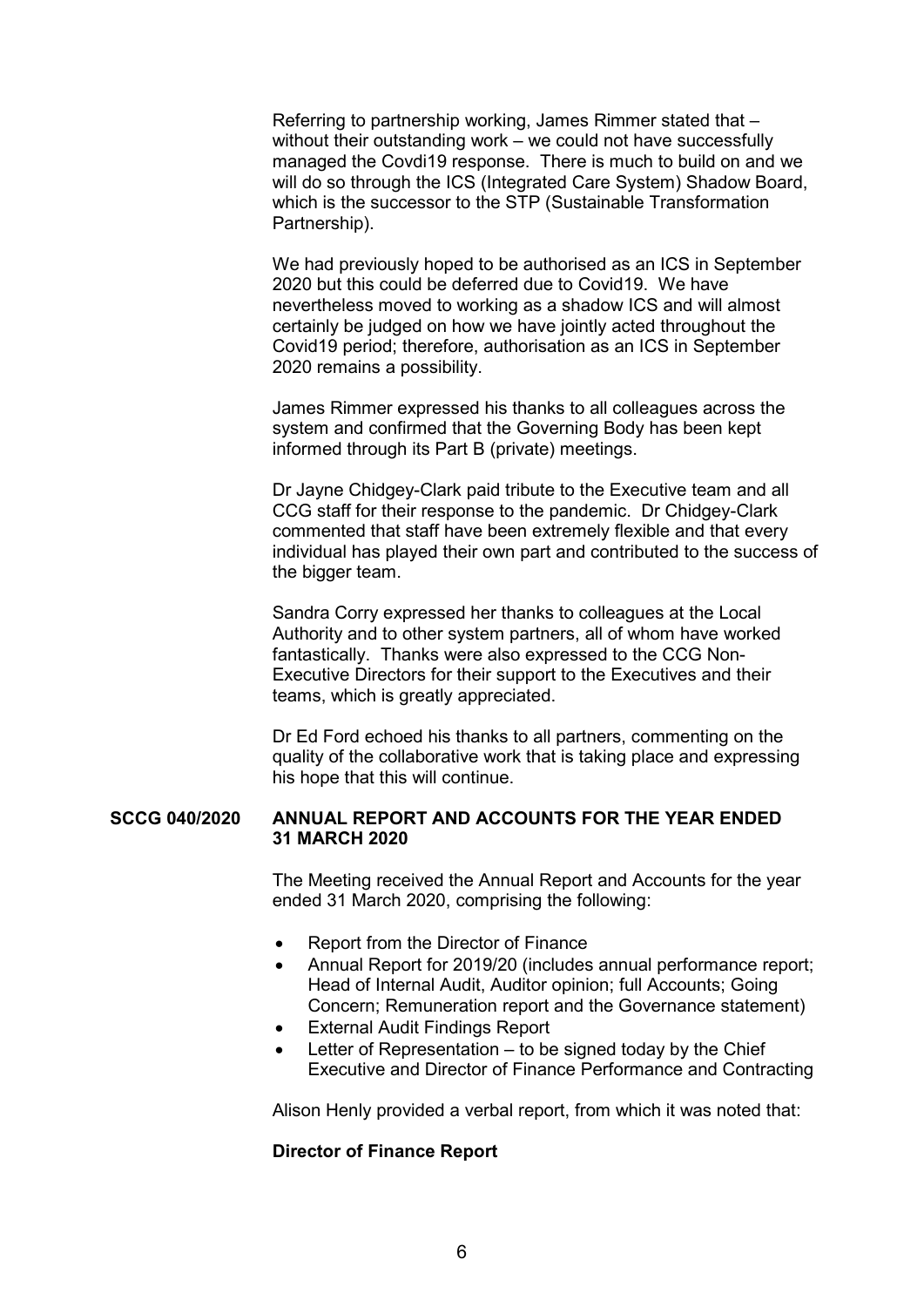- the Director of Finance report provides a summary of the financial information included within the detailed Accounts with some further narrative explanation. This is the only time in the financial year that the information is presented in a 'full accounts' format
- the main change to the accounts is due to the increase in expenditure during 2019/20, with full delegation of primary care services moving into the CCG financial position from 1 April 2019 and this is reflected within the financial statements.
- the summary message is that the CCG delivered a deterioration of £13.1m from its planned position. This was previously reported to the Governing Body, and as a result, the CCG was not eligible for the final two quarters' commissioner sustainability funding: this resulted in an overall total deficit of £16.025m
- at the year-end, the CCG held a cash balance of approximately £69,000, representing 0.008% of the revenue resource limit which was well within the year-end cash tolerance level of 1.25%
- in line with the Better Payment Practice Code, the CCG aims to pay at least 95% of all invoices within 30 days of invoice receipt. During both 2018/19 and 2019/20 the CCG considerably exceeded this target, with almost 100% of all invoices paid within 30 days (Table 6 of the report refers)

# **Annual Report**

- the first section of the report highlights the key performance achievements during 2019/20 for each of the CCG's key workstreams
- the Annual Report also includes the CCG's Going Concern assessment, starting at page 52. This is the basis on which the Accounts are prepared and confirms the consideration undertaken to conclude that the CCG is a going concern and will continue in operation on the same basis for the foreseeable future. This has been reviewed by the Audit Committee, which has agreed with the assessment
- the Annual Report sets out the Governance Statement for 2019/20 (page 70 onward refers). This includes details of the principles on which the CCG acts and the committee structure which supports the CCG and Governing Body in undertaking its duties
- this section includes the Head of Internal Audit Opinion (page 96 refers). The overall assessment for 2019/20 is Moderate in respect of the system of internal control that has been designed to meet the CCG's objectives and that the controls are being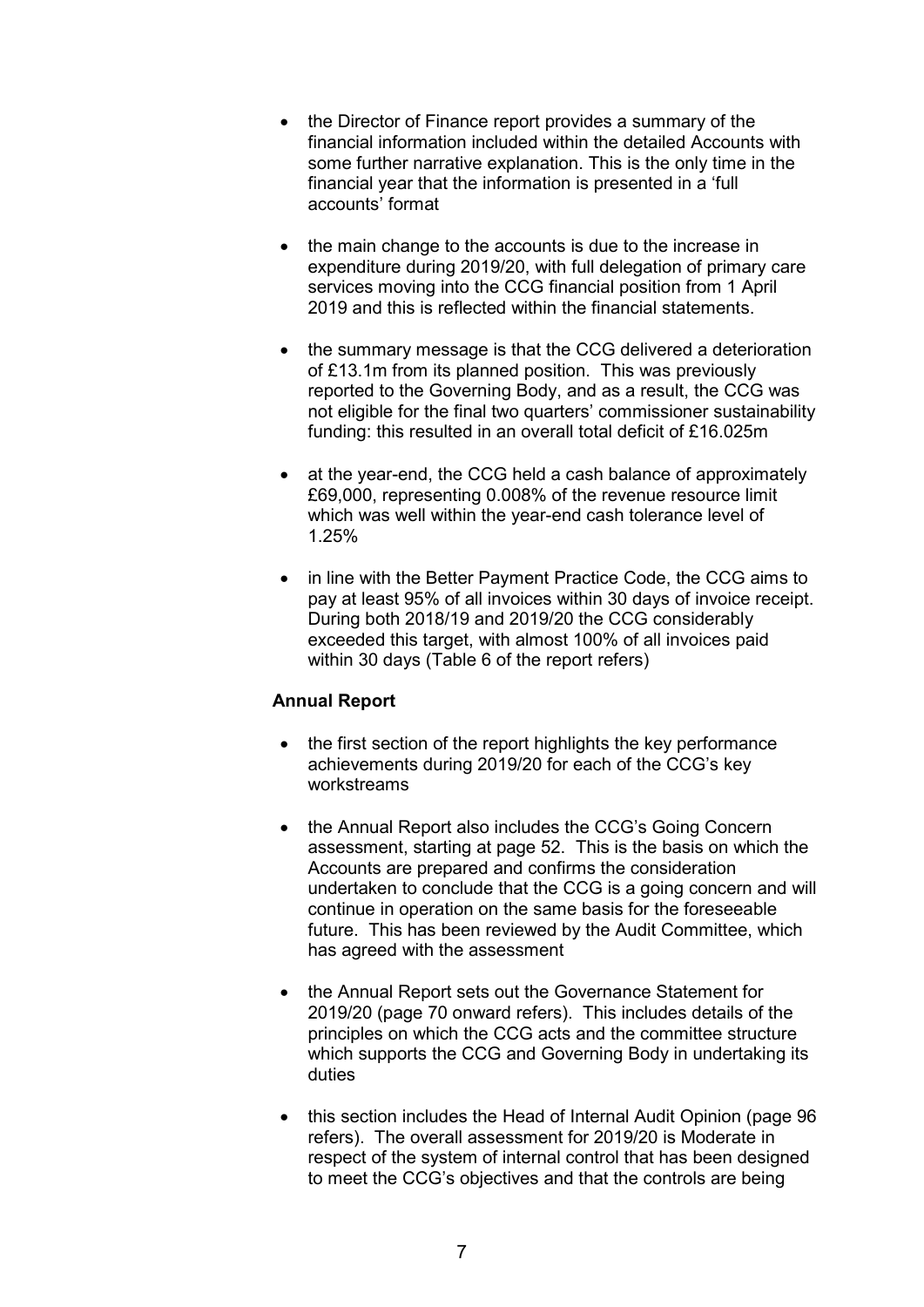applied consistently. This is the second highest assurance rating that can be given and a summary of the audits undertaken in-year is included

- the Audit Committee reviewed and approved the full annual report from our internal auditors at its meeting on 17 June 2020, which included the Head of Internal Audit opinion
- the remuneration statement is also included and has been audited as part of the annual accounts' process

# **External Audit Findings Report**

 Jackson Murray outlined the findings of the External Auditors' report. It was noted that the Annual Report and Accounts were presented to the Audit Committee on Wednesday, 17 June 2020.

 Mr Murray commented that the impact of Covid19 on the CCG, the auditing process, and not least, the wider population, has been a learning experience. Thanks were expressed to the Finance Team for their collective working with the Auditors during this period. Key headlines of the External Audit Findings Report (page 3 and 4 refer included:

- Financial Statements: No adjustments have been identified todate that affect the CCG's reported retained deficit position. Very few amendments to the financial statement were required so there is assurance around the quality of the draft accounts. The audit work is substantially complete: sign-off of the Letter of Representation is required, together with finalisation of the national submission process, due on 25 June 2020
	- the external auditors intend to issue an unqualified opinion for the year ending 31 March 2020. No issues or material problems have been identified
	- the auditors are required to submit a separate regularity opinion. A qualified regularity opinion has been proposed for 2019/20, due to a breach of the revenue resource limits, where CCG expenditure was higher
- Value For Money (VFM): The CCG's financial performance, where the CCG delivered a deficit, impacts on the VFM conclusion. The Auditors have therefore proposed an "Except For" qualified VFM conclusion. This states that in all areas, "except for sustainable resource deployment", the Auditors are satisfied that the CCG has proper VFM arrangements in place
- Informed Decision-making: in previous years, the Auditors' opinion has been qualified and in 2018/19 there was an "Except for" qualified conclusion. For this year, 2019/20, the Auditors are not qualifying their opinion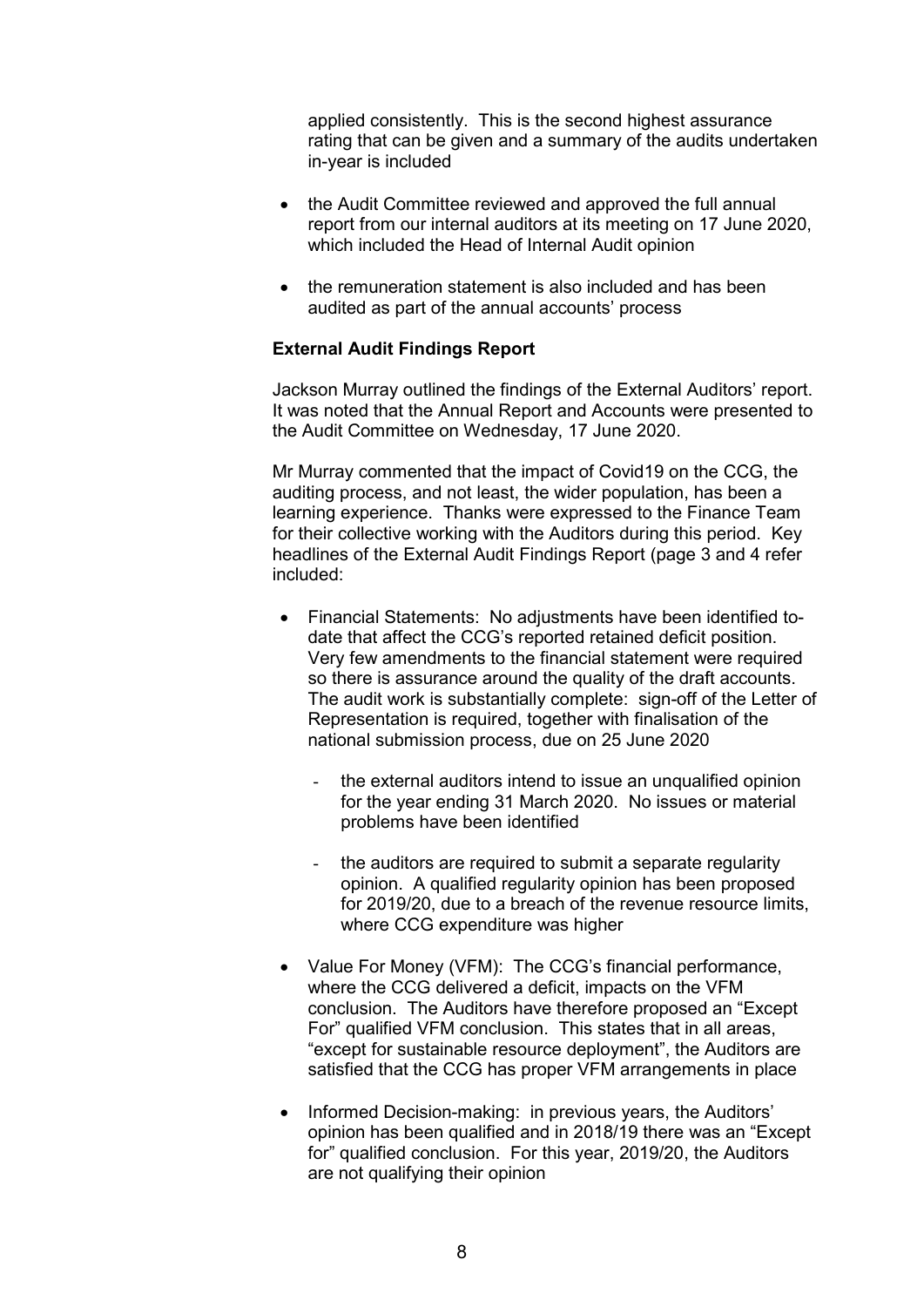- due to the deficit budget position, as part of their statutory duties the Auditors are required to submit a referral to the Secretary of State and this was issued in April 2020
- Going Concern: the CCG's Going Concern Assessment is reviewed annually by the Auditors. Because of Covid19, the management team have updated their assessment. A very good paper was produced and no issues were identified in respect of the use of the going concern assumptions for the financial statements
- Appendix A of the Auditors' Report includes a small number of recommendations, together with the management response
- very few audit adjustments were required this year, but those that were are detailed in Appendix C of the Auditors' Report
- the proposed audit opinion will be issued next week, in line with the national timetable, and the proposed wording is included at Appendix B of the report

# **Letter of Representation**

 Alison Henly advised that the Letter of Representation is required to be signed by herself and James Rimmer on behalf of the Governing Body, subject to the Governing Body's approval of the financial accounts. The Letter includes a number of statements as final confirmation that the information provided is a true and fair view of the CCG's position.

Alison Henly expressed her thanks for the good work done by Jacqui Damant and her team in being able to work remotely and produce the report and accounts two days in advance of the deadline. Alison Henly asked that her thanks be conveyed to the finance team. Thanks were also expressed to the Internal and External Auditors.

 On behalf of the Governing Body, Dr Ed Ford congratulated the teams for the work that had been done under very difficult times and circumstances.

 Lou Evans confirmed that a very detailed discussion was held at the recent Audit Committee meeting, the Minutes for which will be forwarded to Governing Body members for review. Lou Evans expressed his thanks to the internal and external auditors, the counter fraud team and CCG finance staff, all of whom had worked swiftly to bring the Report to the meeting today, under virtual circumstances, which should not be under-estimated. Lou Evans felt that much of the learning can be embedded in how we operate in the future.

Regarding the VFM and Going Concern, Lou Evans advised that we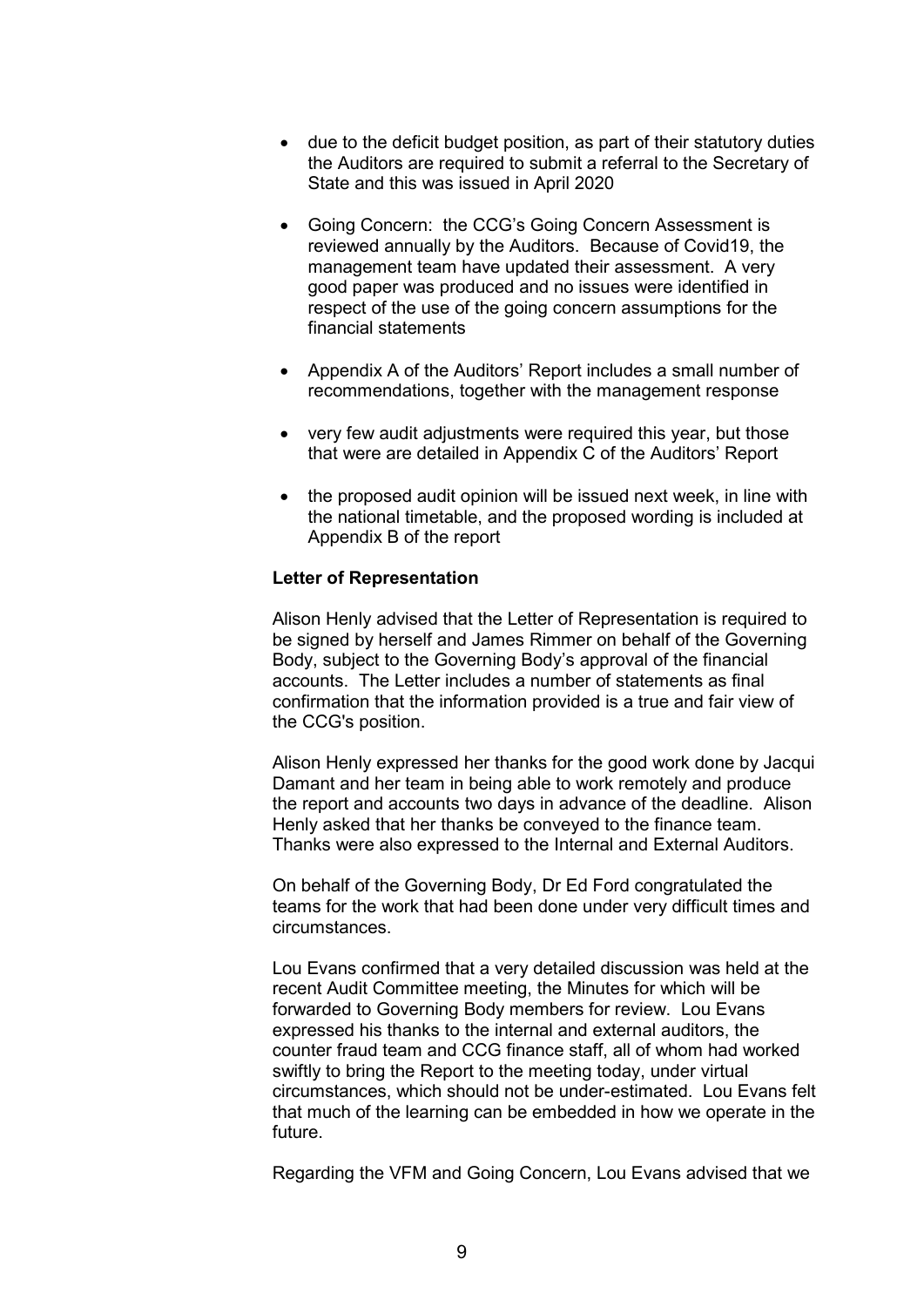have kept within the National Audit Office guidelines. The guidelines for 2020/21 are under consultation and it is hoped that the CCG and the system position can be adequately reflected separately in the statements.

 Lou Evans confirmed that the financial accounts had been approved by the Audit Committee and were brought to the Governing Body today for final approval.

 David Heath expressed his thanks to Lou Evans for the good level of assurance provided to the Governing Body around the accounts, and felt that the presentation of the report was a remarkable achievement in the present circumstances.

 David Heath commented on a minor issue relating to a slight time confusion in the report, where it was not always clear if the narrative was looking to the future or in retrospect. He asked if it would be possible to 'tidy up' the report at this stage or, if not, accept that it will spill over into the coming year.

 James Rimmer felt that consistency is key. Much work has gone into the production of the accounts and report but there is an issue of tense and where the cut-off date is. This will be taken back to the teams to correct but the issue does not give reason to delay Governing Body sign-off. David Heath agreed that consistency throughout would be helpful, and that the substance of the report could be approved.

 Dr Jayne Chidgey-Clark expressed her thanks to Alison Henly, the finance team and the internal and external auditors. In her capacity as Vice Audit Chair, Dr Chidgey-Clark endorsed the comments made by Lou Evans and provided further assurance to the Governing Body that the annual report and accounts had been considered robustly and in detail at the Audit Committee meeting on 17 June 2020. Dr Chidgey-Clark confirmed that she felt very comfortable in supporting the declarations. Dr Jayne Chidgey-Clark asked that page 67 be amended to correct the spelling of her name, and also to include her as a member of the Audit Committee.

 Alison Henly confirmed that the Annual Report is as at 31 March 2020. However, following submission of the first draft, CCGs were asked to include a separate section on Covid19, which does slightly confuse the time narrative. Alison Henly confirmed that the amendments requested by David Heath and Dr Jayne Chidgey-Clark would be made. Basil Fozard requested that he be recorded as a member of the Primary Care Commissioning Committee, on page 67, and this was also agreed.

 Dr Ed Ford advised that, in accordance with the guidance, each member of the Governing Body is required to formally state the following declarations in relation to the Annual Report and Final Accounts: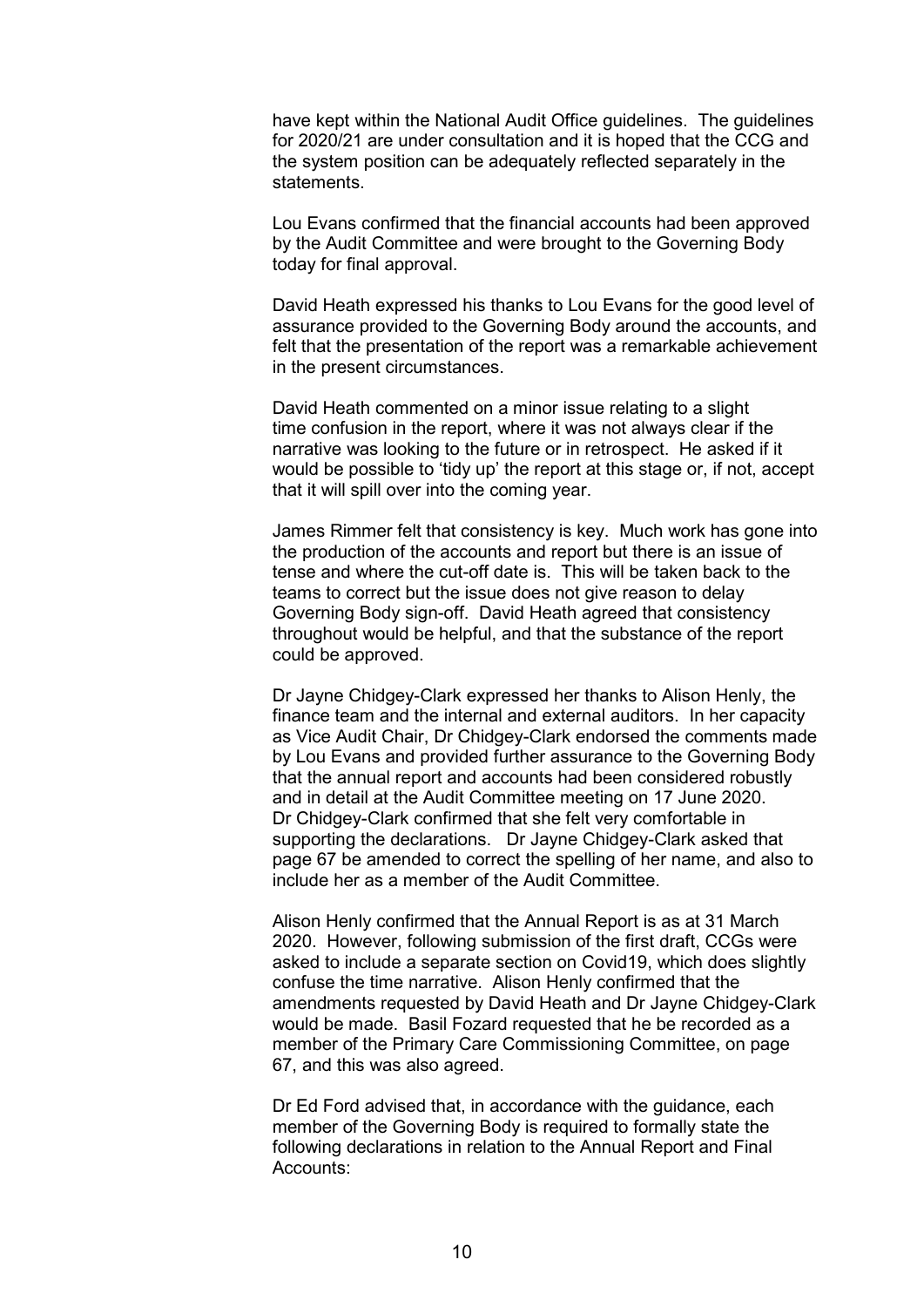# **Declaration 1:**

*As far as I am aware, as an individual member of the Membership and Governing Body, there is no relevant audit information of which the Clinical Commissioning Group's auditors are unaware.* 

# **Declaration 2:**

*As an individual member of the Membership and Governing Body, I have taken all the steps that I ought to have taken in order to make myself aware of any relevant audit information, and to establish that the Clinical Commissioning Group's auditors are aware of that information.* 

 By a virtual show of hands, each Member of the Governing Body confirmed their agreement to each of the two declarations as stated.

 Dr Ed Ford confirmed that the tense and minor amendments as requested by Dr Jayne Chidgey-Clark and Basil Fozard would be incorporated – Action 770: Alison Henly.

 By a show of hands, the Governing Body approved the Annual Report and Financial Accounts 2019/20.

# **SCCG 041/2020 TERMS OF REFERENCE FOR THE ICS SHADOW BOARD**

 The meeting received the Terms of Reference for the ICS Shadow Board. James Rimmer provided a verbal report and it was noted that:

- the ICS [Shadow] Board is intended to ensure that the Somerset system is working smoothly county-wide. It does not undermine the responsibilities of individual Boards, Governing Bodies, the Cabinet etc.
- the Terms of Reference have been taken through the ICS Shadow Board and this is a very positive step for how we move forward. The ToRs are brought to the CCG Governing Body for endorsement
- the ICS [Shadow] Board, and the proposed ToRs, are concerned with how the strategic commissioners, acute hospitals, health and social care, and care providers, can collectively 'pull together' as a system for the good of the people of Somerset, whilst maintaining the autonomy of the individual organisations

 Dr Jayne Chidgey-Clark expressed her thanks to the author of the paper, which was very clear and very articulate that the ICS Board was in the spirit of collaborative working. Dr Chidgey-Clark expressed her content to endorse the Terms of Reference.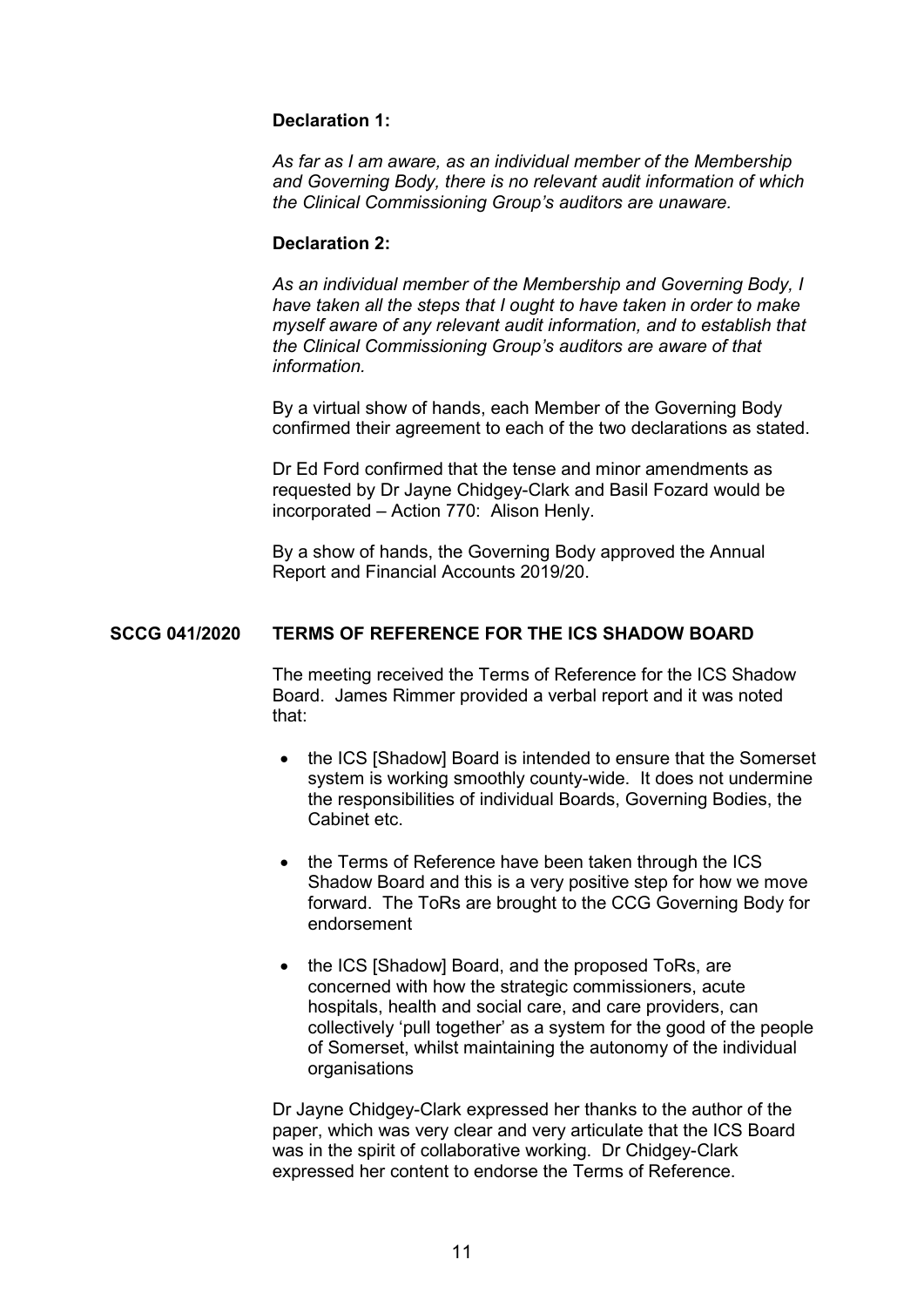Basil Fozard asked if there is the right of degree of representation in relation to primary care:

 Dr Ed Ford responded that primary care is very well represented on two counts: firstly, in its membership role of the CCG as a commissioner of secondary care and other services; and secondly, as a service provider.

 Lou Evans commended the thrust of the paper and the excellence of the way the system has pulled together during the ongoing pandemic. He felt that a good discussion with other Non-Executive Directors would be helpful (and this was previously planned) but, in the light of investigation of similar situations across the country, cautioned that the Terms of Reference should be constantly reviewed and certainly annually:

 Dr Ed Ford commented that the planned Non-Executive Director (NED) discussion related to the role for the NED on the ICS. There has been a focus on collaborative working throughout the duration of the pandemic and we must ensure this is reflected through the ICS shadow Board statement. Dr Ford agreed that the ToRs should be kept under constant review as it may be necessary to change the remit of the ICS Board in the future.

 By a virtual show of hands, the Governing Body endorsed the Terms of Reference for the ICS Shadow Board.

### **SCCG 042/2020 GENDER PAY GAP**

 The Meeting received a paper outlining the results of NHS Somerset CCG's gender pay gap for March 2019, which was originally due for publication on the national web portal and Somerset CCG website on 31 March 2020.

 Due to Covid19 the publication of the Gender Pay Gap for 2019/20 was suspended nationally. However, Somerset CCG had already collated the data and information and was therefore able to present this information to the Governing Body. The paper includes the proposed action plan, which will be overseen by the Equality and Diversity Steering Group, chaired by Wendy Grey.

Marianne King provided a verbal report and it was noted that:

- the gender pay gap is the difference in the average hourly wage of all men and women across the workforce:
	- if women do a greater proportion of the less well paid jobs in the organisation, the gender pay gap is usually bigger
- all employers within the public sector that have a workforce of 250 or more staff must normally publish their data by 31 March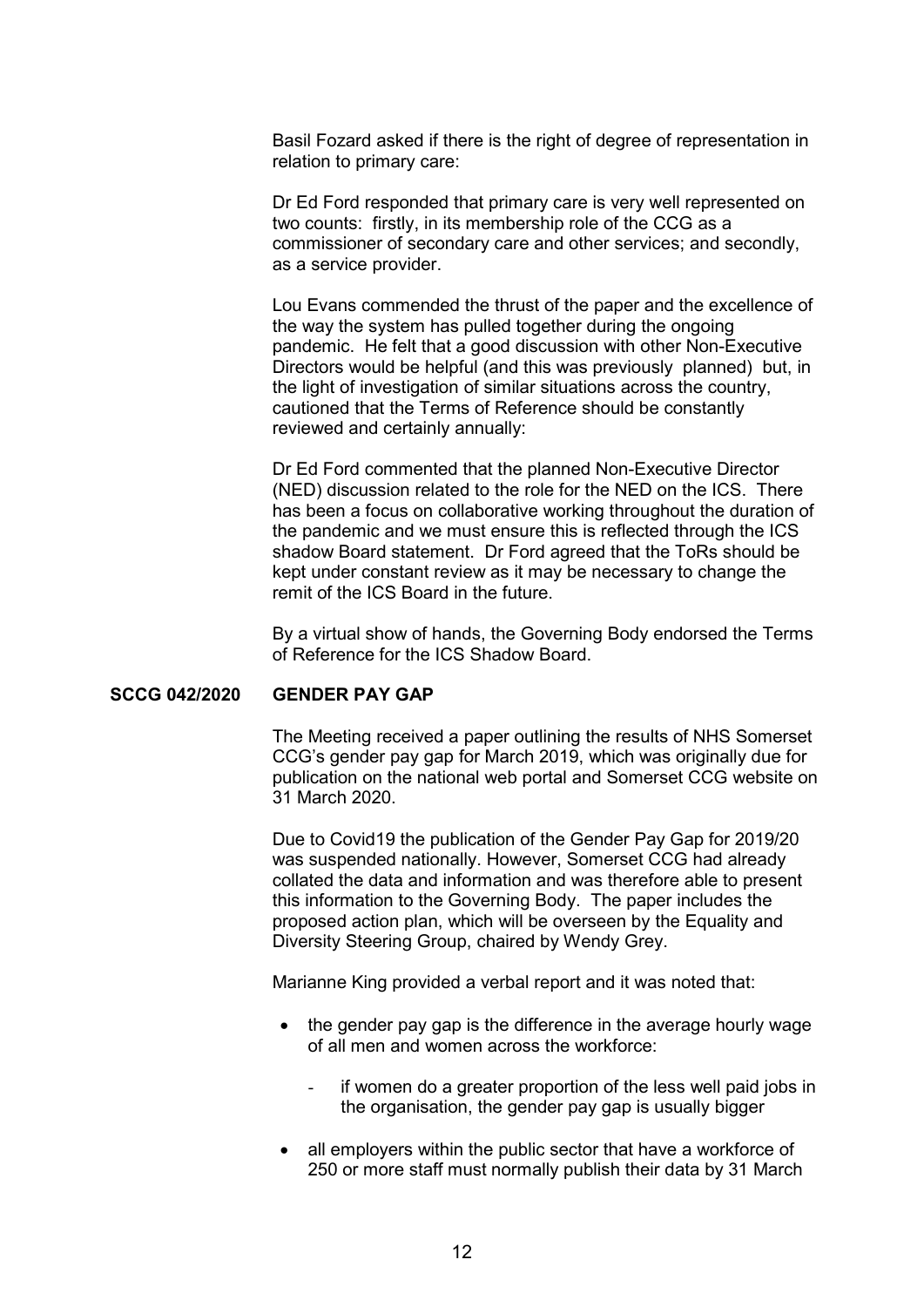each year. Due to Covid19, that requirement has been relaxed for this year, but we wanted the Governing Body to have sight of our gender pay gap information

- all organisations have a moral and ethical right to contribute to reducing the gender pay gap and to create a more equal foundation for earnings for men and women
- the NHS has a highly female dominated workforce, due to the type of occupations involved
- nationally the NHS workforce comprises 77% women and 23% men. In Somerset CCG, 81% of the workforce is female
- the table shown for Role Banding and Gender shows that males are under-represented in the lower bands (Bands 4-6) but overrepresented in the higher bands, ie. a higher percentage of men are paid at higher bands and a higher percentage of females are paid at lower bands
- there is evidence to show that we have a lot of clinical male leads that are paid at higher bands
- to address the gender pay gap, we have started a journey over the past 18 months to establish and encourage inclusion and diversity
- as part of action plan, we need to focus on mid level and mid management level training and development, and in particular, on how we see our middle managers progressing into Executive Director roles through the leadership opportunities we provide: we want to encourage our female workforce members into more senior roles by providing those opportunities for them:
	- we have an apprenticeship levy that can be used to support this and we have seen a number of commissioning-specific opportunities become available over the past few months
- we will continue to implement recruitment processes and training for all of our recruitment managers to ensure there is true awareness of unconscious bias. We will also ensure that the new appraisal process is fully embedded, with two-way discussion around development and training
- the Somerset CCG statistics are not a surprise: we compare similarly to a number of organisations, although the national data is not complete due to the relaxation of the requirement to publish that data. However, nationally, many women have caring and parental responsibilities and a further action for the CCG is to ensure that all our policies provide equal rights to all of our workforce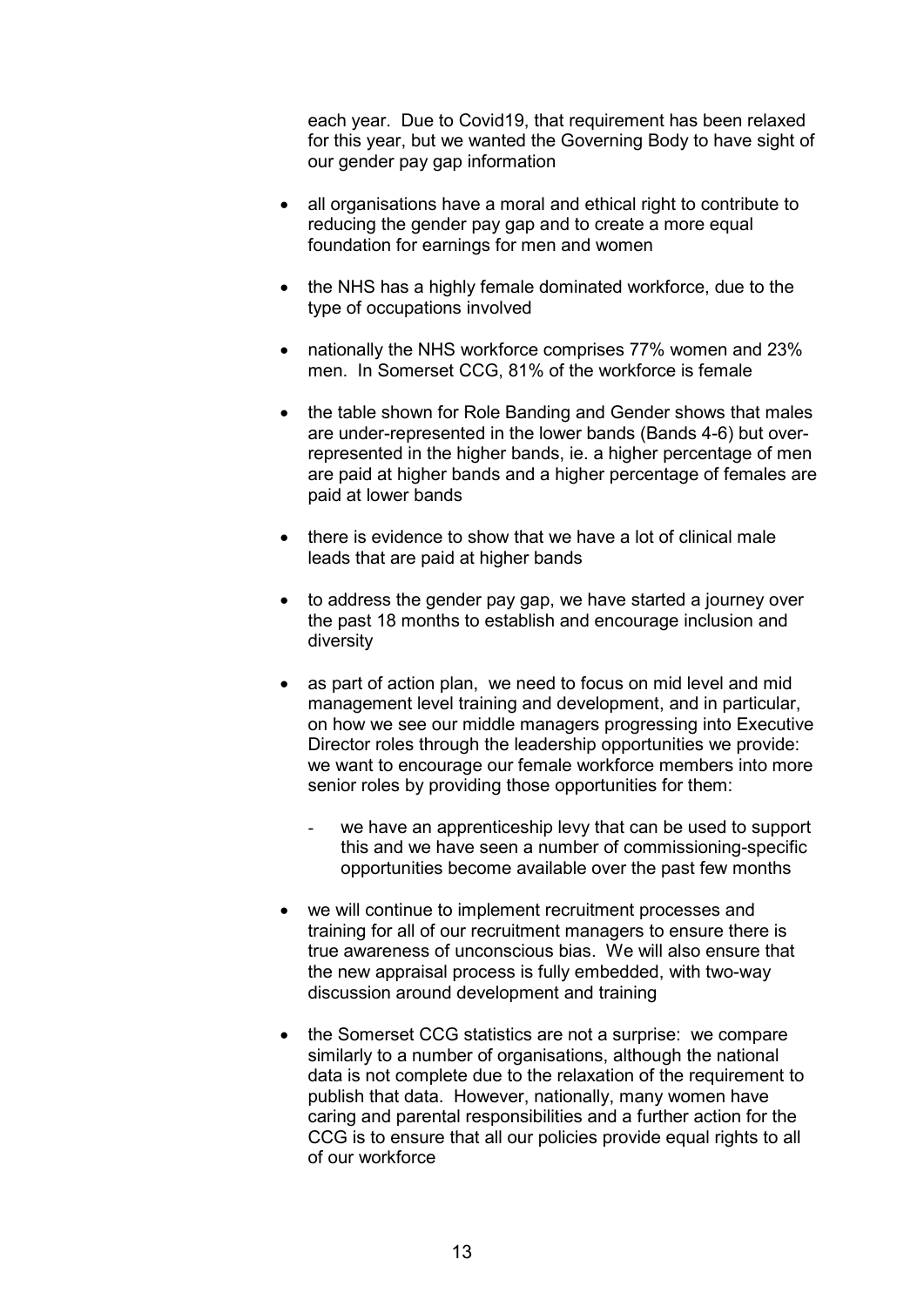Dr Ed Ford invited Wendy Grey to speak about the paper in her capacity as Chair of the Equality and Diversity Steering Group. Wendy Grey reported that:

- the Steering Group, in conjunction with Sophie Wainwright (HR), has looked at the Action Plan and would like to include the following suggestions:
	- to take-up the opportunities offered by the national support programmes for mid and higher level female leaders eg. the King's Fund Athena Programme and the NHS Employees Health and Care Women's Leadership Network
	- to encourage diversity of membership on the ICS Shadow Board (discussed at SCCG 041/2020)
- there is still some way to go to reducing inequalities across the system and in encouraging less of a gender pay gap, but we have the right plan to get started

 Basil Fozard felt reassured by the level of detail provided in the report but challenged the statement that men are over-represented in Band 8 and upwards. He felt that the issue was around Very Senior Managers (VSM) and Non-Executive Directors (NEDs) and that the figures/statements quoted were incorrect. In terms of moving from Band 8A through to 8D and medical, Basil Fozard stated that the opportunities are in favour of the female workforce.

 Marianne King responded that the data was collected last year and at the time was accurate – our full complement of NEDs was not achieved until May 2019 and this has impacted the figures. Also, anyone with a level of clinical aspect as part of their role will appear in the medical part of the statistics. Marianne King advised that the data was double-checked and has been confirmed as correct as at the time the figures were collected.

 Trudi Mann agreed with Basil Fozard, that the statement that men in Bands 8 and upwards was incorrect, and that in fact, they are underrepresented in those bands. Women appear to have the majority share in both the and lower bands. Setting the NEDs issue aside in terms of numbers, it is only in the NEDs and VSM categories that men have the higher percentage of representation.

 Basil Fozard agreed and stated that it would be incorrect to say anything about male representation, other than in the NED and VSM category, on the basis of the figures in the table. Both Basil Fozard and Trudi Mann felt that the statement(s) should be corrected.

 Marianne King agreed to revisit the figures and provide further clarification but advised there is very strict criteria and complexity about how the gender pay gap information is applied and how the figures are calculated. Marianne King offered an offline discussion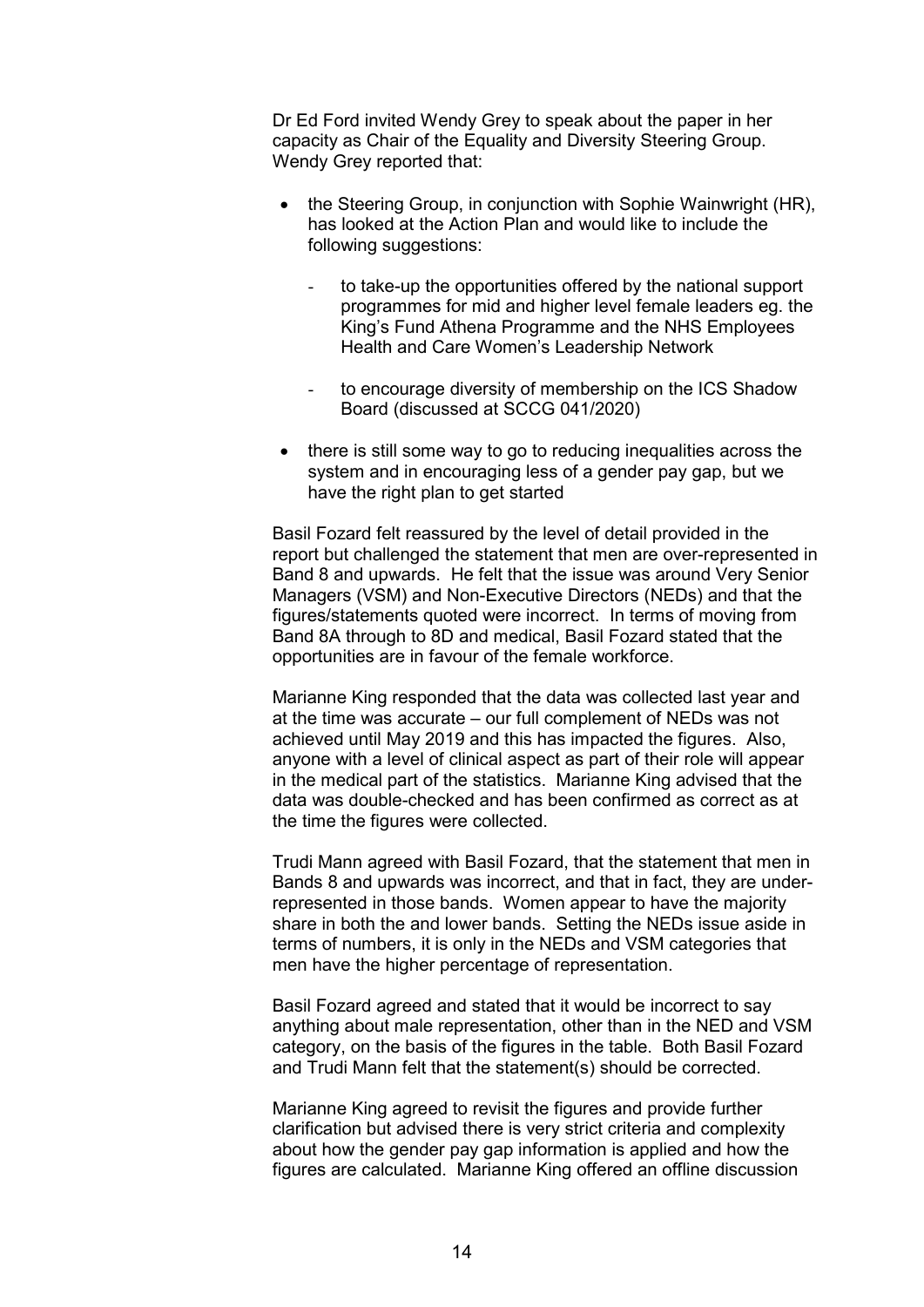with Basil Fozard and Trudi Mann to clarify the position.

 David Heath commented that the statistics are being used in the right way, ie. as a diagnostic tool to identify the trends and if there are conscious or unconscious obstacles in the pattern of deployment and remuneration across the organisation. David Heath felt that the right approach has been adopted.

 Wendy Grey confirmed that discussion had been held at the Equality and Diversity Steering Group and it is clear that Somerset CCG employs a higher proportion of women than men but that proportionality does not extend to the higher bands.

 Dr Jayne Chidgey-Clark supported the work being undertaken and stated her endorsement of the action plan. As the CCG is one of Somerset's employers, Dr Chidgey-Clark felt this to be very important and expressed her thanks to the HR team, Wendy Grey and Marianne King.

 By a virtual show of hands, the Governing Body endorsed the action plan and the publication of the figures on the website, subject to additional narrative by way of clarification.

- Action 771: Provide the detail of the national support programmes for mid and higher level female leaders to Marianne King (Wendy Grey)
- Action 772: Gender pay gap action plan and report, with additional clarifying narrative, to be uploaded to the website (Marianne King)

#### **SCCG 043/2020 RISK UPDATE REPORT**

 The Meeting received the Risk Update Report, together with a verbal report from James Rimmer. It was noted that:

- the report provides an update to the Governing Body about corporate risks that are new, escalated, de-escalated or closed in the Corporate Risk Register
- Incident Control Centre (COVID19) risks are being reviewed by the risk manager and Incident Control Centre on a daily/weekly basis. A risk management group has been set up and during the Covid19 period, bi-monthly reviews of all risks are taking place
- the risk rating for risk 202, CCG 2020/21 Budgets, has reduced from 20 to 16 and will be updated as the forward plan is refined
- the risk rating for risk 386, COVID19 Personal Protection Equipment (PPE) supply, has increased from 15 to 16, with an increased likelihood from 3 to 4. The risk is being well managed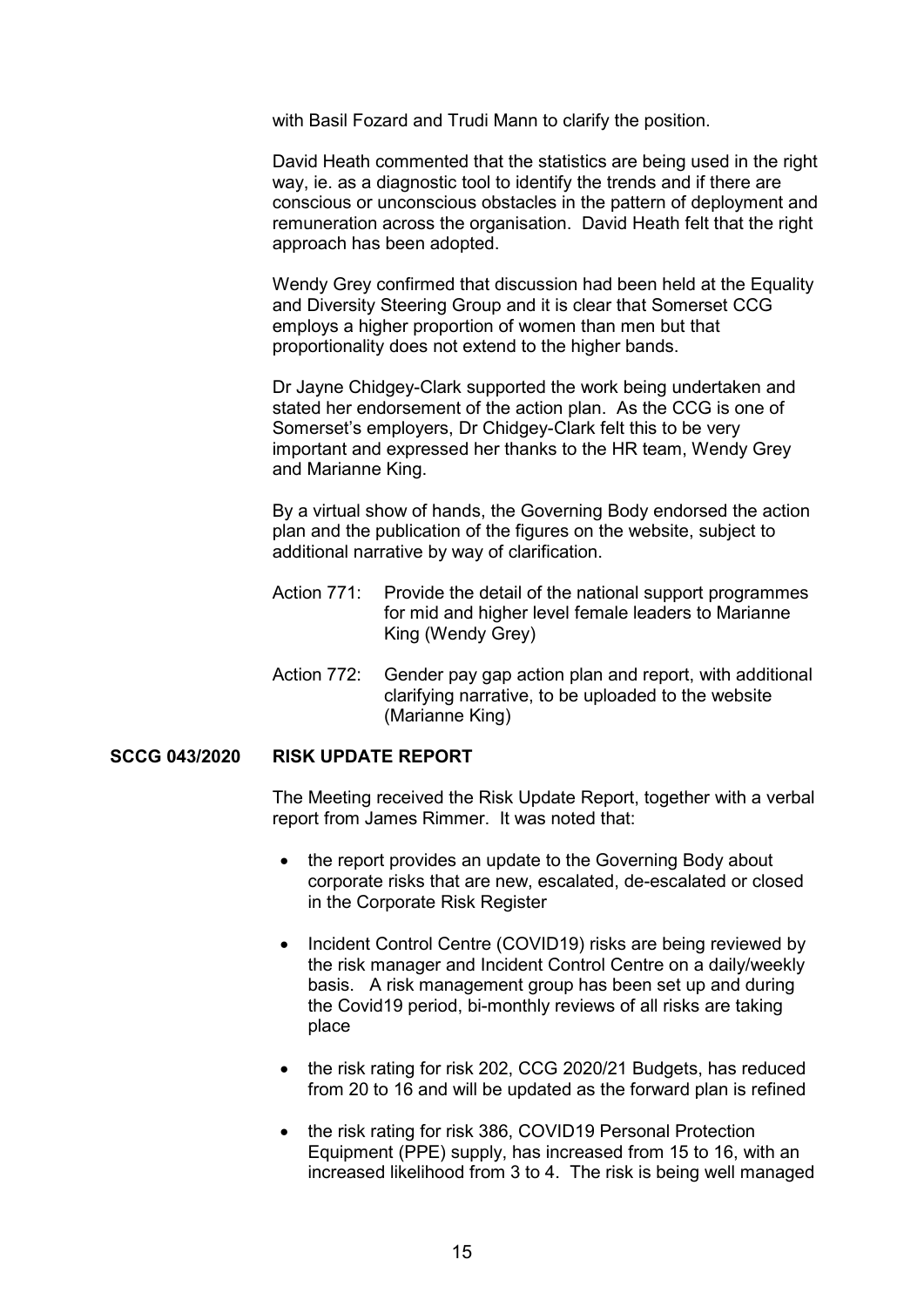- the risk rating for risk 255, SWASFT Category 1 and Category 2 performance, has remained static at 15, although the Ambulance Trust has performed very well during this period. There was an initial huge demand on the ambulance and NHS 111 services but this has reduced and is now starting to return to normal
- providers are now at Operational Escalation Level (OPEL) 1 or 2 and they are working well with the ambulance service
- key directorate risks were summarised in the paper and are being managed

 Lou Evans expressed surprise at the risk reduction relating to the 2020/21 budgets and asked for clarification:

 James Rimmer responded that we have a good understanding for Quarter 1 but will need to re-assess the risk as we move into Quarter 2. At present there is no certainty either way but we will continue to review and reflect this in the full quarterly risk register as we move forward.

 By a virtual show of hands, the Governing Body approved the additions and amendments as outlined in the Risk Register Update report.

# **SCCG 044/2020 ANY OTHER BUSINESS**

#### **Primary Care Commissioning Committee**

 David Heath reported that the Primary Care Commissioning Committee had held its first virtual meeting in public on 10 June 2020. The meeting was recorded and will be uploaded to the website. There was nothing to report that has not appeared elsewhere in the Governing Body's agenda for today.

# **SCCG 045/2020 DATE OF NEXT MEETING**

 The Chairman brought the Part A Meeting to a close and advised that the Governing Body would now move into its private session. This session will not be recorded for the website, due to the confidential nature of the business to be transacted, publicity on which would be prejudicial to the public interest.

 The next meeting of the Governing Body will be held on 30 July 2020 at 9.30 via MS Teams. Papers will be published in advance on our website and members of the public are invited to submit their questions to Kathy Palfrey by midday on Wednesday, 29 July.

CHAIRMAN …………………………………… DATE …………………………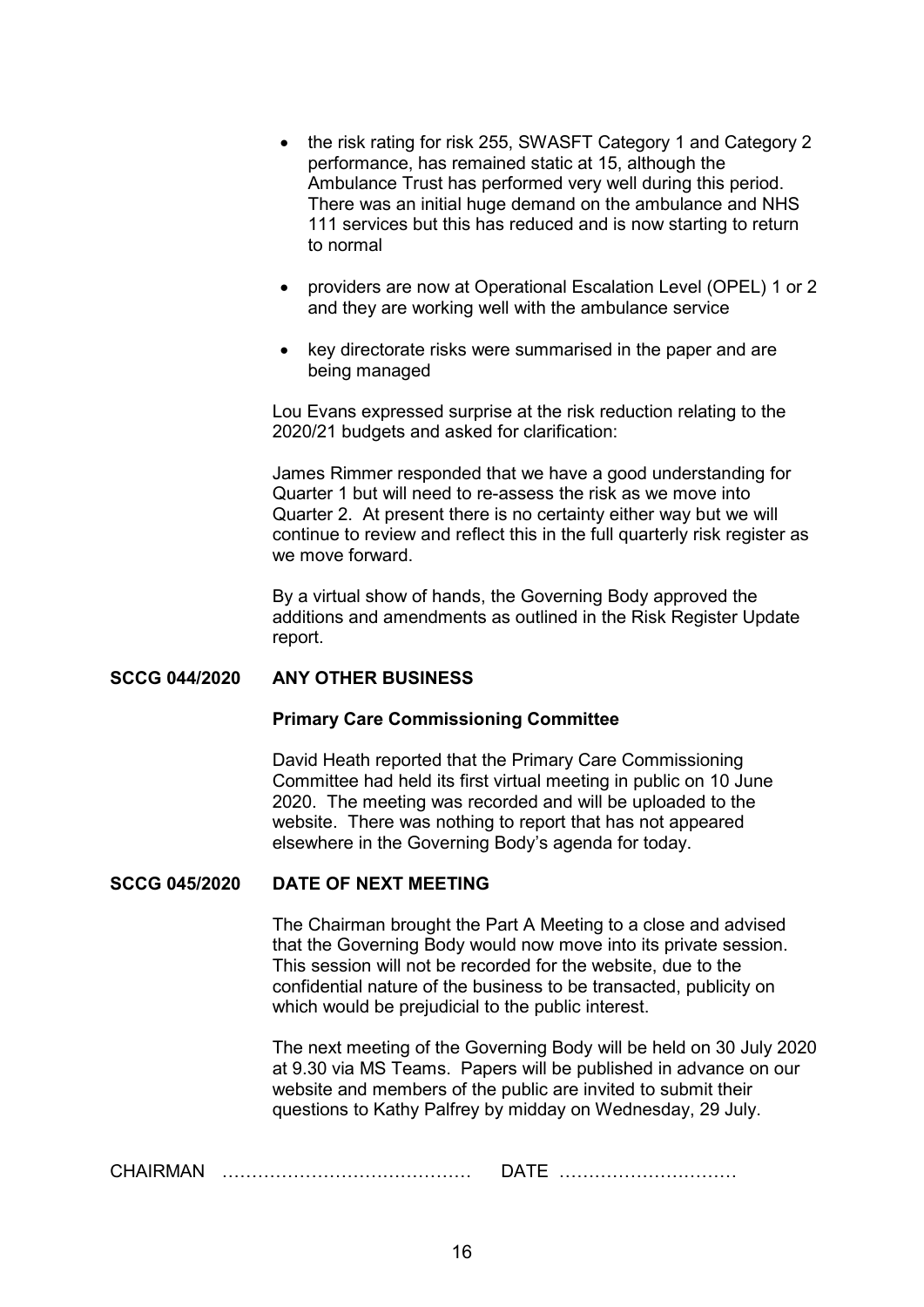

# **ACTIONS ARISING FROM THE PART A SCCG GOVERNING BODY MEETING HELD ON 18 JUNE 2020**

*Text in green was added arising from discussion at the Virtual meeting of the Governing Body on 18 June 2020 and through subsequent updates from Directors. Items marked Complete, Closed or subsumed into Business as Usual will be deleted from future schedules* 

| <b>Action</b><br>No.                                 | <b>Action</b>                                                                                                                                                                          | Lead                                                 | <b>Updates/Action Date</b>                                                                                                                       |  |
|------------------------------------------------------|----------------------------------------------------------------------------------------------------------------------------------------------------------------------------------------|------------------------------------------------------|--------------------------------------------------------------------------------------------------------------------------------------------------|--|
|                                                      | <b>Actions Arising from Meeting held on 18 June 2020</b>                                                                                                                               |                                                      |                                                                                                                                                  |  |
| 772                                                  | Gender pay gap action plan<br>and report, with additional<br>clarifying narrative, to be<br>uploaded to the website                                                                    | <b>Marianne King</b>                                 | Discussion has been held<br>between Basil Fozard, Jayne<br><b>Chidgey-Clark and Marianne</b><br>King. Report not yet uploaded to<br>the website. |  |
| 771                                                  | Provide the detail of the<br>national support<br>programmes for mid and<br>higher level female leaders<br>to Marianne King                                                             | <b>Wendy Grey</b>                                    |                                                                                                                                                  |  |
| 770                                                  | <b>Annual Report and</b><br>Accounts: Tidy-up tense<br>and incorporate the minor<br>amendments on page 67 in<br>respect of Dr Jayne<br><b>Chidgey-Clark and Basil</b><br><b>Fozard</b> | <b>Alison Henly</b><br><b>Tracey Tilsley</b>         | <b>Complete.</b> Submitted on 25 June<br>2020                                                                                                    |  |
| 769                                                  | <b>Working with the Staff</b><br>Forum, arrangements for<br>the NHS 72 <sup>nd</sup> birthday to be<br>determined                                                                      | James Rimmer/<br>Marianne King/<br><b>Lisa Pyrke</b> | NHS 72 <sup>nd</sup> birthday is 5 July 2020.<br><b>Closed</b>                                                                                   |  |
| Actions Arising from Meeting held on 30 January 2020 |                                                                                                                                                                                        |                                                      |                                                                                                                                                  |  |
| 768                                                  | <b>Discuss the Somerset</b><br>whistle-blowing approach<br>with the HPO team                                                                                                           | Marianne King                                        | A scoping meeting has taken<br>place. Closed                                                                                                     |  |
| 767                                                  | <b>Staff Survey Action Plan:</b>                                                                                                                                                       |                                                      |                                                                                                                                                  |  |
|                                                      | In advance of the next staff<br>survey, prepare a "You<br>Said, We Did" briefing<br>paper                                                                                              | Marianne King                                        |                                                                                                                                                  |  |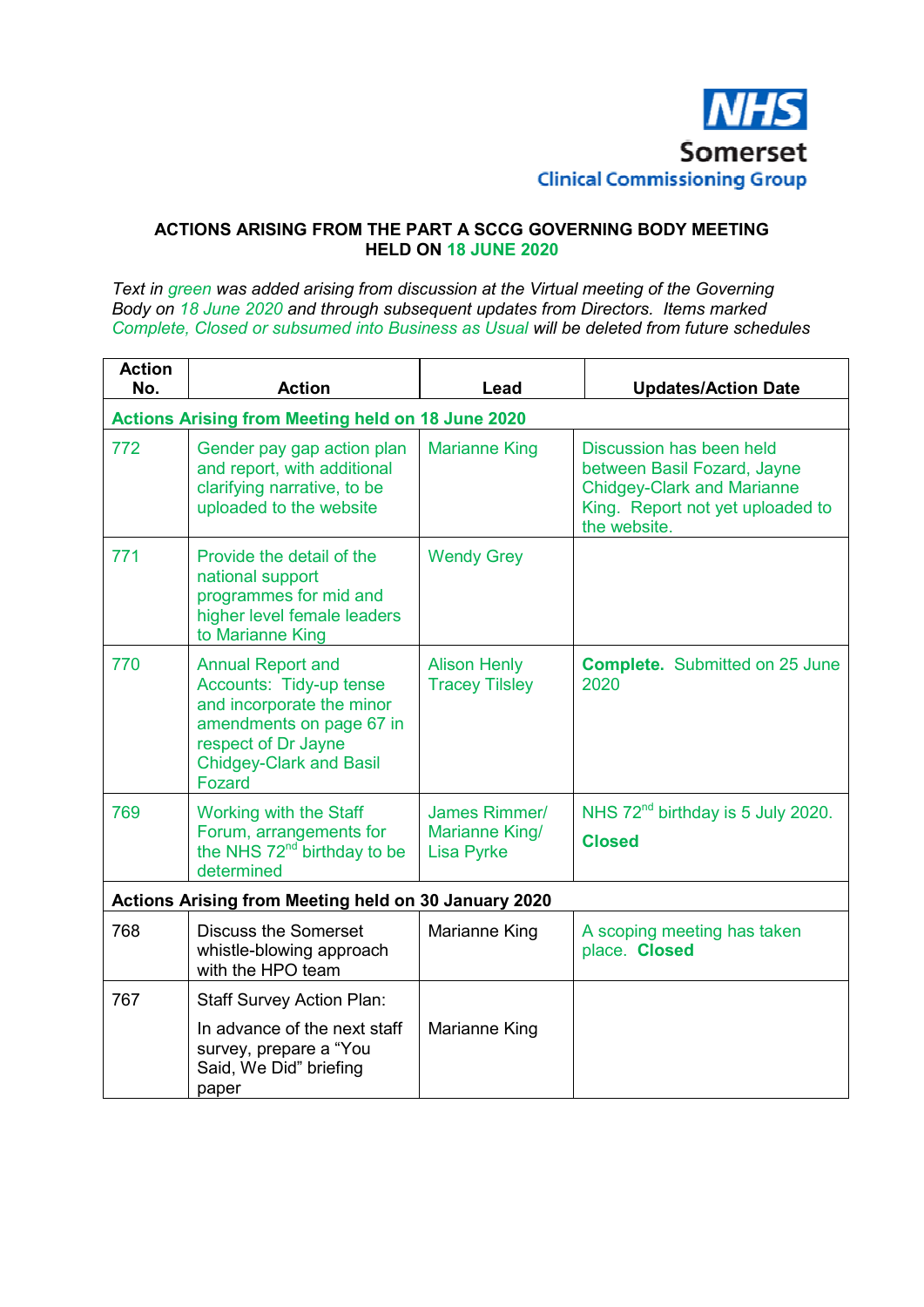| 766                                                   | Quality, Safety and<br>Performance Report:<br>Review non-compliance of<br>antibiotic prophylaxis in<br>surgery at YDH                                                      | Sandra Corry                                                   | The target is 90% in accordance<br>with NICE and local antibiotic<br>guidelines ie the target includes<br>local formulary compliance.<br>Escalated with TST (89.58%) and<br>YDH (93.3%) Q3. Both trusts<br>believed this was an artefact of<br>small sample size. Further<br>requests for the actual numbers<br>was pursued. For YDH 1 out of<br>17 cases did not receive<br>prophylaxis with no documented<br>reason. No response received<br>from TST (but Q3 data states<br>audit in progress and incomplete.<br>This because, of the 60 cases<br>reviewed so far, only 21 were<br>applicable to the measure). No<br>Q4 data due to Covid.<br><b>Closed</b> |
|-------------------------------------------------------|----------------------------------------------------------------------------------------------------------------------------------------------------------------------------|----------------------------------------------------------------|----------------------------------------------------------------------------------------------------------------------------------------------------------------------------------------------------------------------------------------------------------------------------------------------------------------------------------------------------------------------------------------------------------------------------------------------------------------------------------------------------------------------------------------------------------------------------------------------------------------------------------------------------------------|
| 762                                                   | FFMF: Proposal to Engage<br>on Neighbourhood and<br><b>Community Settings of</b><br>Care:<br>Review the offer by NHS<br>Wigan and Borough CCG<br>and consider any learning | Dr Alex Murray<br><b>Maria Heard</b><br><b>Alison Rowswell</b> | 17/07/20: Discussion with<br>multiple CCGs around<br>engagement advice and learning<br>from public engagement and<br>consultation sought, and<br>supported development of<br>engagement approach for<br><b>NCSOC. Closed</b>                                                                                                                                                                                                                                                                                                                                                                                                                                   |
| Actions Arising from Meeting held on 28 November 2019 |                                                                                                                                                                            |                                                                |                                                                                                                                                                                                                                                                                                                                                                                                                                                                                                                                                                                                                                                                |
| 750                                                   | <b>System Performance Group</b><br>to undertake a deep dive of<br>40 week waiters                                                                                          | David Freeman                                                  | Long waiters have been added as<br>a standing item to the system<br>performance agenda. Complete                                                                                                                                                                                                                                                                                                                                                                                                                                                                                                                                                               |
| 746                                                   | <b>CRR</b> report: Further detail<br>to be provided to the GB<br>around risk 203                                                                                           | James Rimmer                                                   | <b>Complete:</b> update was provided<br>to the Governing Body on 18<br><b>June 2020</b>                                                                                                                                                                                                                                                                                                                                                                                                                                                                                                                                                                        |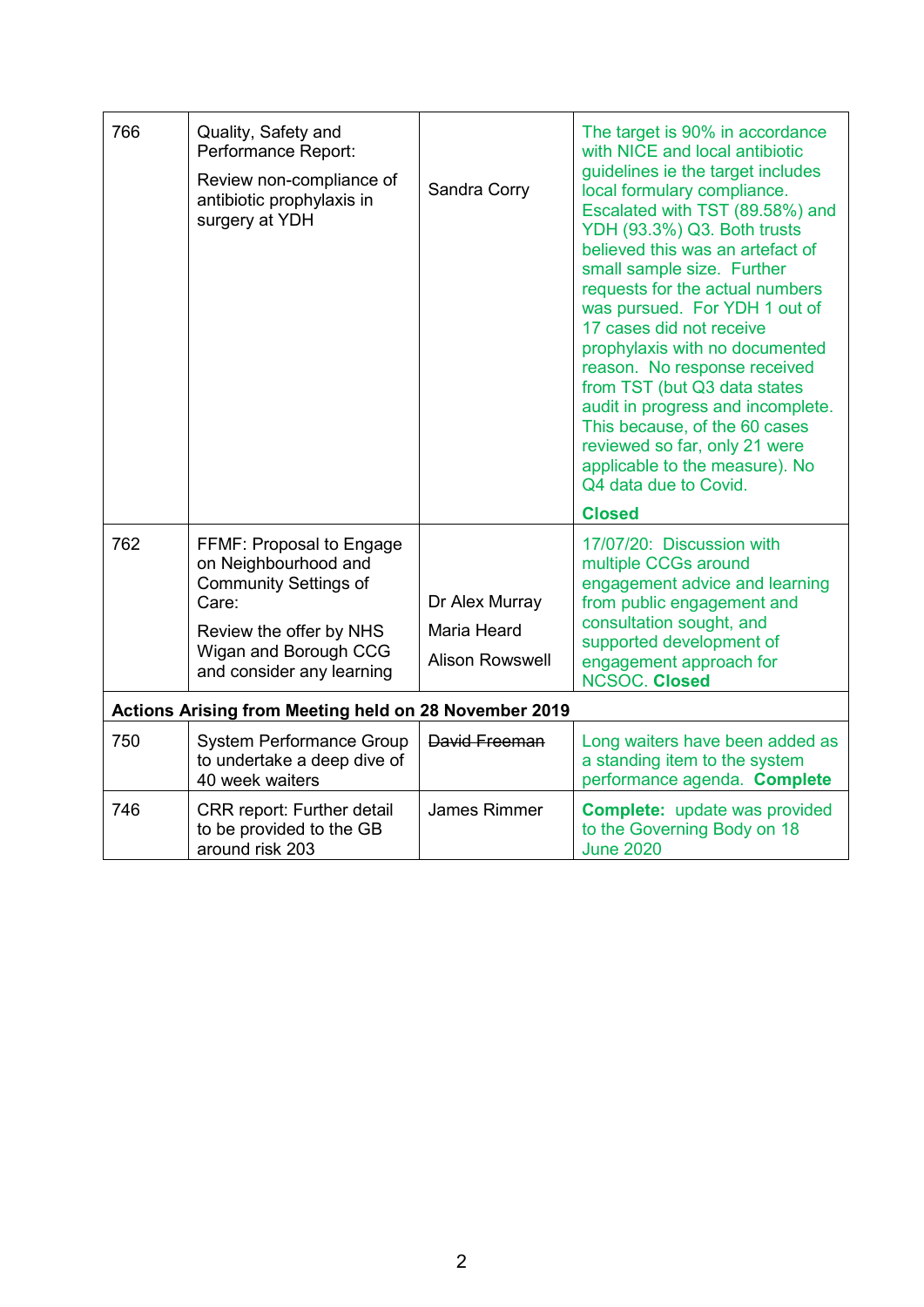| 741                                               | <b>Procurement Decisions</b><br>Register to be reviewed and<br>an update provided to the<br>GB on 30 January 2020                                                                           | Alison Henly/<br>Peter Osborne/<br>Jacqui Damant | 30 January 2020.<br>A review of the current<br>procurement register and<br>comparison with other CCGs and<br>relevant guidance has suggested<br>we need to expand the register to<br>include a broader range of<br>procurements than are currently<br>published. The next steps are to<br>review and develop the contracts<br>database to enable the<br>publication of all the contracts that<br>are subject to formal competitive<br>procurement in line with the<br><b>CCG's Standing Financial</b><br>Instructions. The work has<br>commenced and the aim is to<br>conclude the updating of the<br>database and publish a revised<br>Procurement Register by 31<br>March 2020 to coincide with the<br>end of the current financial year.<br>An update on the work will be<br>provided to the next Audit<br>Committee meeting on 26<br>February 2020.<br>22/7/20: Covid19 led to this<br>action being stalled. Discussion<br>took place with Tanya Whittle on<br>14 July 2020 to agree a way<br>forward. It was agreed to set up a<br>planning workshop in early<br>September, following initial<br>scoping work, with a view to<br>taking this to the Audit Committee<br>in September for support. |  |
|---------------------------------------------------|---------------------------------------------------------------------------------------------------------------------------------------------------------------------------------------------|--------------------------------------------------|-------------------------------------------------------------------------------------------------------------------------------------------------------------------------------------------------------------------------------------------------------------------------------------------------------------------------------------------------------------------------------------------------------------------------------------------------------------------------------------------------------------------------------------------------------------------------------------------------------------------------------------------------------------------------------------------------------------------------------------------------------------------------------------------------------------------------------------------------------------------------------------------------------------------------------------------------------------------------------------------------------------------------------------------------------------------------------------------------------------------------------------------------------------------------------------------------------|--|
| Actions Arising from Meeting held on 25 July 2019 |                                                                                                                                                                                             |                                                  |                                                                                                                                                                                                                                                                                                                                                                                                                                                                                                                                                                                                                                                                                                                                                                                                                                                                                                                                                                                                                                                                                                                                                                                                       |  |
| 722                                               | Defibrillator data information<br>to be requested from<br><b>SWAST</b>                                                                                                                      | <b>Alison Henly</b><br>(Becky Keating)           | 3/9: Data information has been<br>requested from SWAST.<br>23/6/20: Helen Weldon is<br>progressing this action.                                                                                                                                                                                                                                                                                                                                                                                                                                                                                                                                                                                                                                                                                                                                                                                                                                                                                                                                                                                                                                                                                       |  |
|                                                   | Actions Arising from Meeting held on 23 May 2019                                                                                                                                            |                                                  |                                                                                                                                                                                                                                                                                                                                                                                                                                                                                                                                                                                                                                                                                                                                                                                                                                                                                                                                                                                                                                                                                                                                                                                                       |  |
| 718                                               | Investigate venues for the<br>2020/21 AGM and Healthy<br><b>NHS Somerset event,</b><br>taking account of a Children<br>and Young People's<br>Services theme, eg. At a<br>college or academy | Tracey Tilsley/<br><b>Kathy Palfrey</b>          | Date set for 15 September<br>2020.<br>Will not be held in<br>school/college/academy this<br>year due to Covid19 limitations.<br><b>Closed</b>                                                                                                                                                                                                                                                                                                                                                                                                                                                                                                                                                                                                                                                                                                                                                                                                                                                                                                                                                                                                                                                         |  |